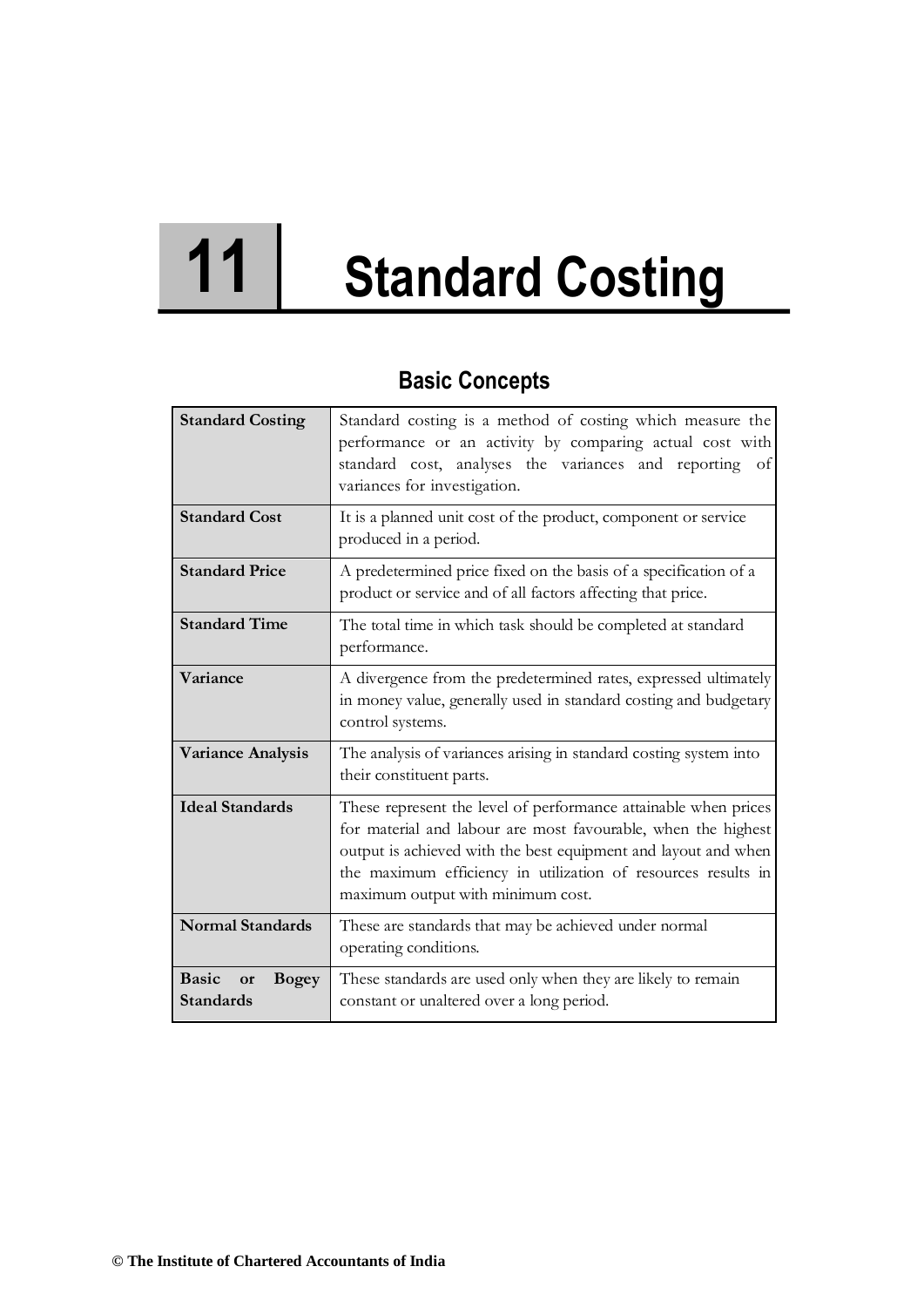| <b>Current Standard</b>                   | These standards reflect the management anticipation of what<br>actual cost will be for the current period.                                                                                                             |
|-------------------------------------------|------------------------------------------------------------------------------------------------------------------------------------------------------------------------------------------------------------------------|
| Controllable<br>Variances                 | Controllable variances are those which can be controlled by the<br>department heads. Responsibility centres are answerable for the<br>all adverse variances.                                                           |
| Un-controllable<br><b>Variances</b>       | These variances are arising from the conditions which are<br>beyond the control of the concerned department.                                                                                                           |
| Favourable<br>Variance                    | Variances which are profitable for the organisation are known<br>as favourable variance.                                                                                                                               |
| <b>Adverse Variance</b>                   | Variances which increase the cost for the organisation are<br>known as adverse variance.                                                                                                                               |
| <b>Material</b><br>Cost<br>Variance       | This is the difference between standard material cost for the<br>actual output and actual cost incurred.                                                                                                               |
| Price<br><b>Material</b><br>Variance      | It measures variance arises in the material cost due to<br>difference in actual material purchase price from standard<br>material price.                                                                               |
| <b>Material</b><br>Usage<br>Variance      | It measures the variance in material cost due to usage/<br>consumption of materials.                                                                                                                                   |
| <b>Material</b><br><b>Mix</b><br>Variance | Variance in material consumption which arise due to difference<br>in proportion actually used from the set standard proportion. It<br>arises only when two or more inputs are used to produce a<br>product.            |
| <b>Material</b><br>Yield<br>Variance      | Variance in material consumption which arises due to yield or<br>productivity of the inputs. It may arise due to use of sub<br>standard quality of materials or inefficiency or workers or due<br>to wrong processing. |
| Cost<br>Labour<br>Variance                | This is difference between the standard labour costs for actual<br>hours worked and actual wages paid.                                                                                                                 |
| Labour<br>Rate<br>Variance                | This arises due to the difference in actual rate paid from the<br>standard rate.                                                                                                                                       |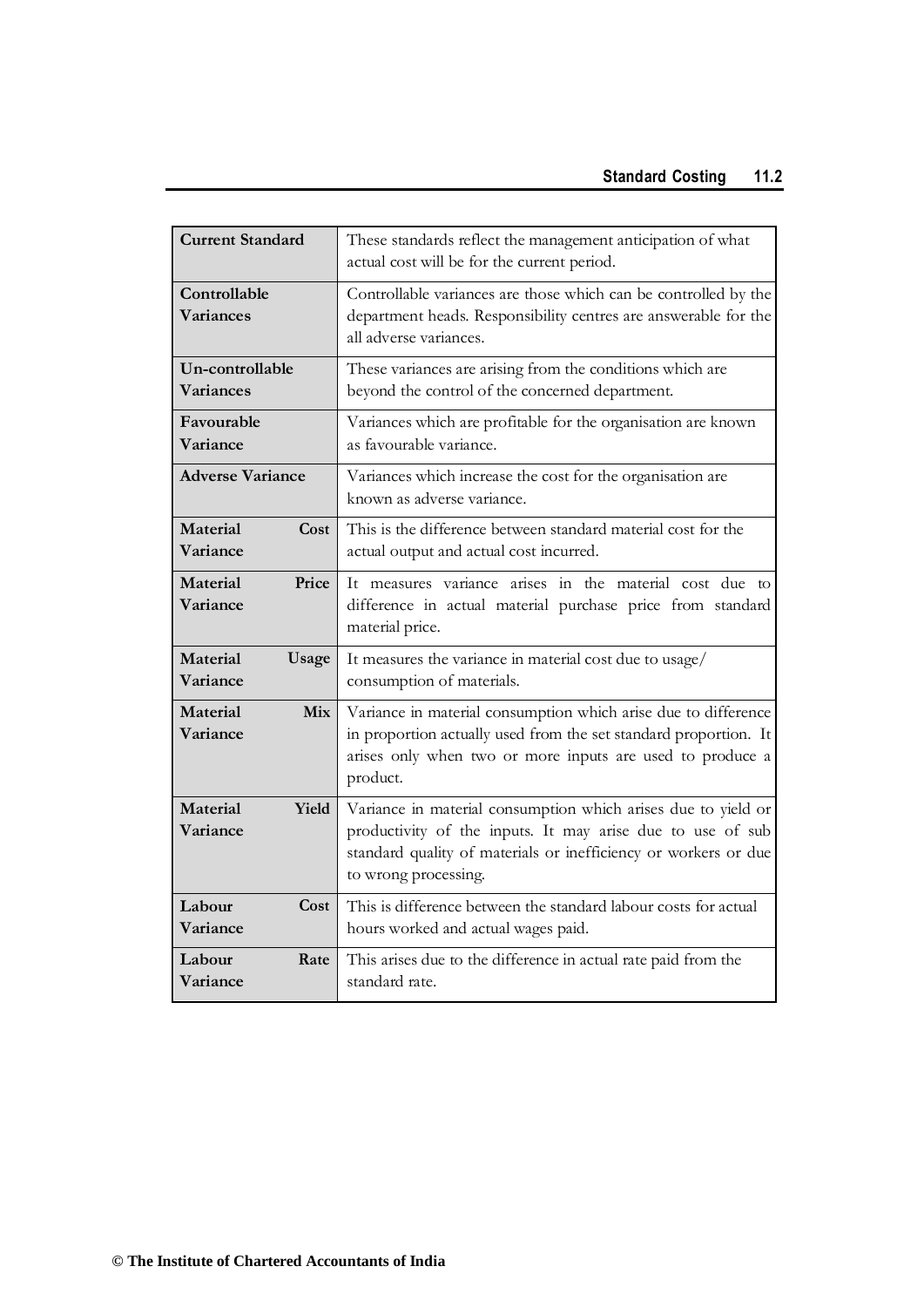#### **11.3 Cost Accounting**

| Labour<br>Efficiency<br>Variance                     | Labour efficiency variance is the difference between the actual<br>hours worked by the worker and the standard hours required to<br>produce the actual quantity. |
|------------------------------------------------------|------------------------------------------------------------------------------------------------------------------------------------------------------------------|
| Labour Mix/Gang<br>Variance                          | Labour efficiency variance which arises due to change in the<br>proportion or combination or different skills set.                                               |
| <b>Yield</b><br>Labour<br>Variance                   | Labour efficiency variance which arises due to the productivity<br>of workers from the set standard productivity.                                                |
| <b>Idle Time Variance</b>                            | It is calculated for the unproductive labour hours.                                                                                                              |
| <b>Variable</b><br>Overhead<br><b>Cost Variance</b>  | This is the difference between the actual variable overhead paid<br>and the standard variable overhead.                                                          |
| Variable<br>Overhead<br>Expenditure<br>Variance      | This is difference between the actual rate of variable overhead<br>and standard variable overhead rate.                                                          |
| Overhead<br>Variable<br><b>Efficiency Variance</b>   | This is the difference between the actual hours worked and<br>standard hours required for the actual volume of work.                                             |
| Overhead<br><b>Fixed</b><br><b>Cost Variance</b>     | This is the difference between the actual fixed overhead<br>incurred and absorbed fixed overhead.                                                                |
| Overhead<br>Fixed<br>Expenditure<br>Variance         | This the difference between the actual fixed overhead incurred<br>and budgeted fixed overhead.                                                                   |
| Overhead<br>Fixed<br><b>Volume Variance</b>          | Variance in fixed overhead which arises due to the volume of<br>production.                                                                                      |
| Fixed<br>Overhead<br><b>Efficiency Variance</b>      | This is the difference between the actual hours worked and the<br>standard hours required.                                                                       |
| Fixed<br>Overhead<br><b>Capacity Variance</b>        | This is the difference between the budgeted capacity and the<br>actual hours worked.                                                                             |
| Overhead<br><b>Fixed</b><br><b>Calendar Variance</b> | This is the difference between the actual number of days and<br>budgeted number of working days.                                                                 |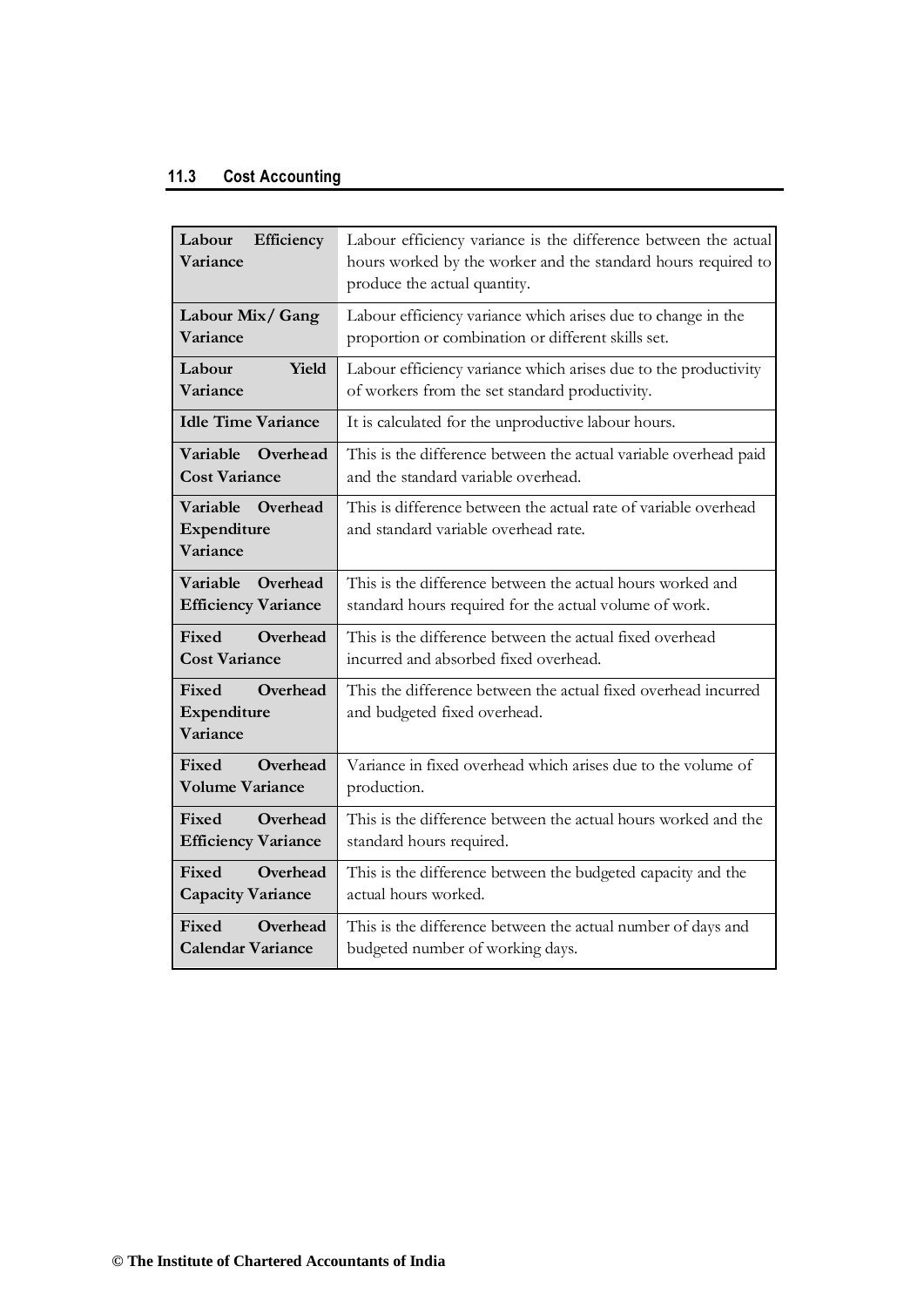# **Basic Formulae**

## **Material Variances**

| <b>Material Cost Variance</b>                                                              |                                                |  |
|--------------------------------------------------------------------------------------------|------------------------------------------------|--|
| [Standard Cost - Actual Cost]                                                              |                                                |  |
|                                                                                            |                                                |  |
| (The difference between the Standard Material Cost of the actual production volume and the |                                                |  |
| <b>Actual Cost of Material)</b>                                                            |                                                |  |
| $[(SQ \times SP) - (AQ \times AP)]$                                                        |                                                |  |
|                                                                                            |                                                |  |
| <b>Material Price Variance</b>                                                             | <b>Material Usage Variance</b>                 |  |
| [Standard Cost of Actual Quantity                                                          | [Standard Cost of Standard Quantity for        |  |
| Actual Cost]                                                                               | Actual Production - Standard Cost of           |  |
| (The difference between the Standard Price                                                 | Actual Quantity]                               |  |
| and Actual Price for the Actual Quantity                                                   | (The difference between the Standard Quantity  |  |
| Purchased)                                                                                 | specified for actual production and the Actual |  |
| $[(SP - AP) \times AQ]$                                                                    | Quantity used, at Standard Price)              |  |
| Or                                                                                         | $[(SQ - AQ) \times SP]$                        |  |
| $[(SP \times AQ) - (AP \times AQ)]$                                                        | $O_r$                                          |  |
|                                                                                            | $[(SQ \times SP) - (AQ \times SP)]$            |  |
|                                                                                            |                                                |  |
| <b>Material Mix Variance</b>                                                               | <b>Material Yield Variance</b>                 |  |
| [Standard Cost of Actual Quantity in                                                       | [Standard Cost of Standard Quantity for        |  |
| Standard Proportion - Standard Cost of                                                     | Actual Production - Standard Cost of           |  |
| Actual Quantity]                                                                           | Actual Quantity in Standard Proportion]        |  |
| (The difference between the Actual Quantity                                                | (The difference between the<br>Standard        |  |
| in standard proportion and Actual Quantity in                                              | Quantity specified for actual production and   |  |
| actual proportion, at Standard Price)                                                      | Actual Quantity in standard proportion, at     |  |
|                                                                                            | <b>Standard Purchase Price)</b>                |  |
| $[(RSQ - AQ) \times SP]$                                                                   | $[(SQ - RSQ) \times SP]$                       |  |
| $O_r$                                                                                      | $O_r$                                          |  |
| $[(RSQ \times SP) - (AQ \times SP)]$                                                       | $[(SQ \times SP) - (RSQ \times SP)]$           |  |
| Note:                                                                                      |                                                |  |
| SQ<br>$=$ Standard Quantity $=$ Expected Consumption for Actual Output                     |                                                |  |
| = Actual Quantity of Material Consumed<br>AQ                                               |                                                |  |
| $RSQ =$<br>Revised Standard Quantity = Actual Quantity Rewritten in Standard Proportion    |                                                |  |
| SP<br>= Standard Price per Unit                                                            |                                                |  |
| $=$ Actual Price per Unit<br>АP                                                            |                                                |  |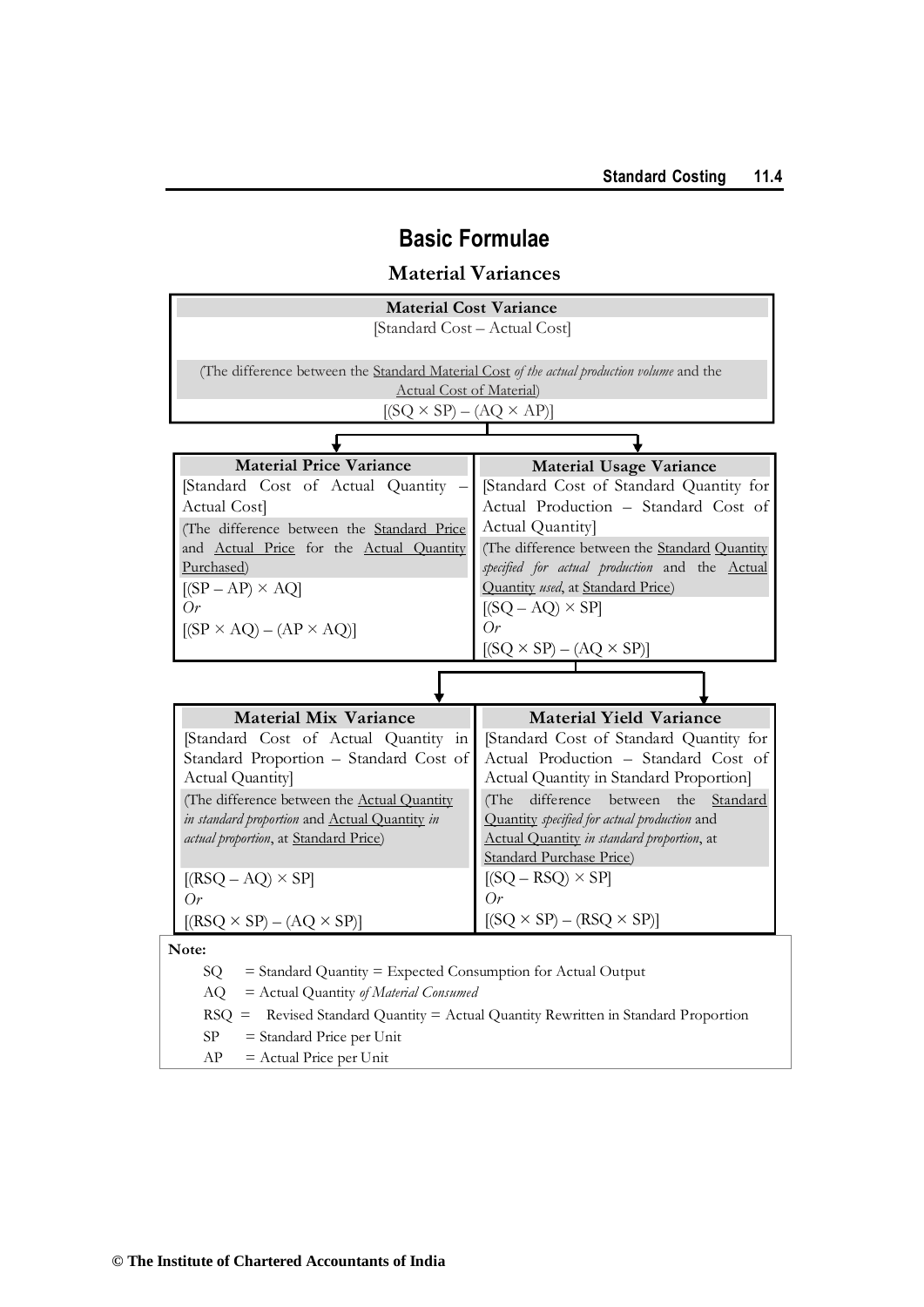|                                                                                          | <b>Labour Cost Variance</b>                             |                                                       |                                                          |  |
|------------------------------------------------------------------------------------------|---------------------------------------------------------|-------------------------------------------------------|----------------------------------------------------------|--|
|                                                                                          | [Standard Cost - Actual Cost]                           |                                                       |                                                          |  |
| (The difference between the Standard Labour Cost and the Actual Labour Cost incurred for |                                                         |                                                       |                                                          |  |
| the production achieved)                                                                 |                                                         |                                                       |                                                          |  |
|                                                                                          | $[(SH \times SR) - (AH^* \times AR)]$                   |                                                       |                                                          |  |
|                                                                                          |                                                         |                                                       |                                                          |  |
|                                                                                          |                                                         |                                                       |                                                          |  |
| Labour                                                                                   | Labour                                                  |                                                       | Labour                                                   |  |
| <b>Rate Variance</b>                                                                     | <b>Idle Time Variance</b>                               |                                                       | <b>Efficiency Variance</b>                               |  |
| [Standard Cost of Actual                                                                 | [Standard Rate per Hour x                               |                                                       | Cost<br>[Standard<br>οf                                  |  |
| Time - Actual Cost]                                                                      | Actual Idle Hours]                                      |                                                       | Standard Time for Actual<br>Production -<br>Standard     |  |
| (The difference between the                                                              |                                                         |                                                       | Cost of Actual Time]                                     |  |
| Standard Rate per hour and                                                               | (The difference between the<br>Actual Hours paid<br>and |                                                       | (The difference between the                              |  |
| Actual Rate per hour for the                                                             | Actual Hours<br>worked<br><i>at</i>                     |                                                       | Standard Hours specified for                             |  |
| Actual Hours paid)                                                                       | Standard Rate)                                          |                                                       | actual production and Actual<br>Hours worked at Standard |  |
| $[(SR - AR) \times AH^*]$                                                                |                                                         |                                                       | Rate)                                                    |  |
| Or<br>$[(SR \times AH^*) - (AR \times$                                                   | $[(AH^* - AH^*) \times SR]$<br>$O_r$                    |                                                       | $[(SH - AH^*) \times SR]$                                |  |
| $AH^*$ ]                                                                                 | $[(AH^* \times SR) - (AH^* \times$                      |                                                       | $O_r$                                                    |  |
|                                                                                          | $SR$ ]                                                  |                                                       | $[(SH \times SR) - (AH^{\#} \times SR)]$                 |  |
|                                                                                          |                                                         |                                                       |                                                          |  |
|                                                                                          |                                                         |                                                       |                                                          |  |
| <b>Labour Mix Variance</b>                                                               |                                                         | <b>Labour Yield Variance</b>                          |                                                          |  |
| <b>Or Gang Variance</b>                                                                  |                                                         | Or Sub-Efficiency Variance                            |                                                          |  |
| Time<br>[Standard Cost of Actual]                                                        |                                                         | [Standard Cost of Standard Time                       |                                                          |  |
| Worked in Standard Proportion -                                                          |                                                         | for Actual Production - Standard                      |                                                          |  |
| Standard Cost of Actual Time<br><b>Worked</b>                                            |                                                         | Cost of Actual Time Worked in<br>Standard Proportion] |                                                          |  |
| (The difference between the Actual                                                       |                                                         | (The difference between the Standard                  |                                                          |  |
| Hours worked in standard proportion and                                                  |                                                         | Hours specified for actual production and             |                                                          |  |
| Actual Hours worked in actual proportion,                                                |                                                         | Actual Hours worked in standard                       |                                                          |  |
| at Standard Rate)                                                                        |                                                         | proportion, at Standard Rate)                         |                                                          |  |
| $[(RSH - AH^*) \times SR]$<br>$O_r$                                                      |                                                         | $O_r$                                                 | $(SH - RSH) \times SR$                                   |  |
|                                                                                          |                                                         |                                                       |                                                          |  |
| $[(RSH \times SR) - (AH^* \times SR)]$                                                   |                                                         |                                                       | $(SH \times SR) - (RSH \times SR)$                       |  |

## **Labour Variances**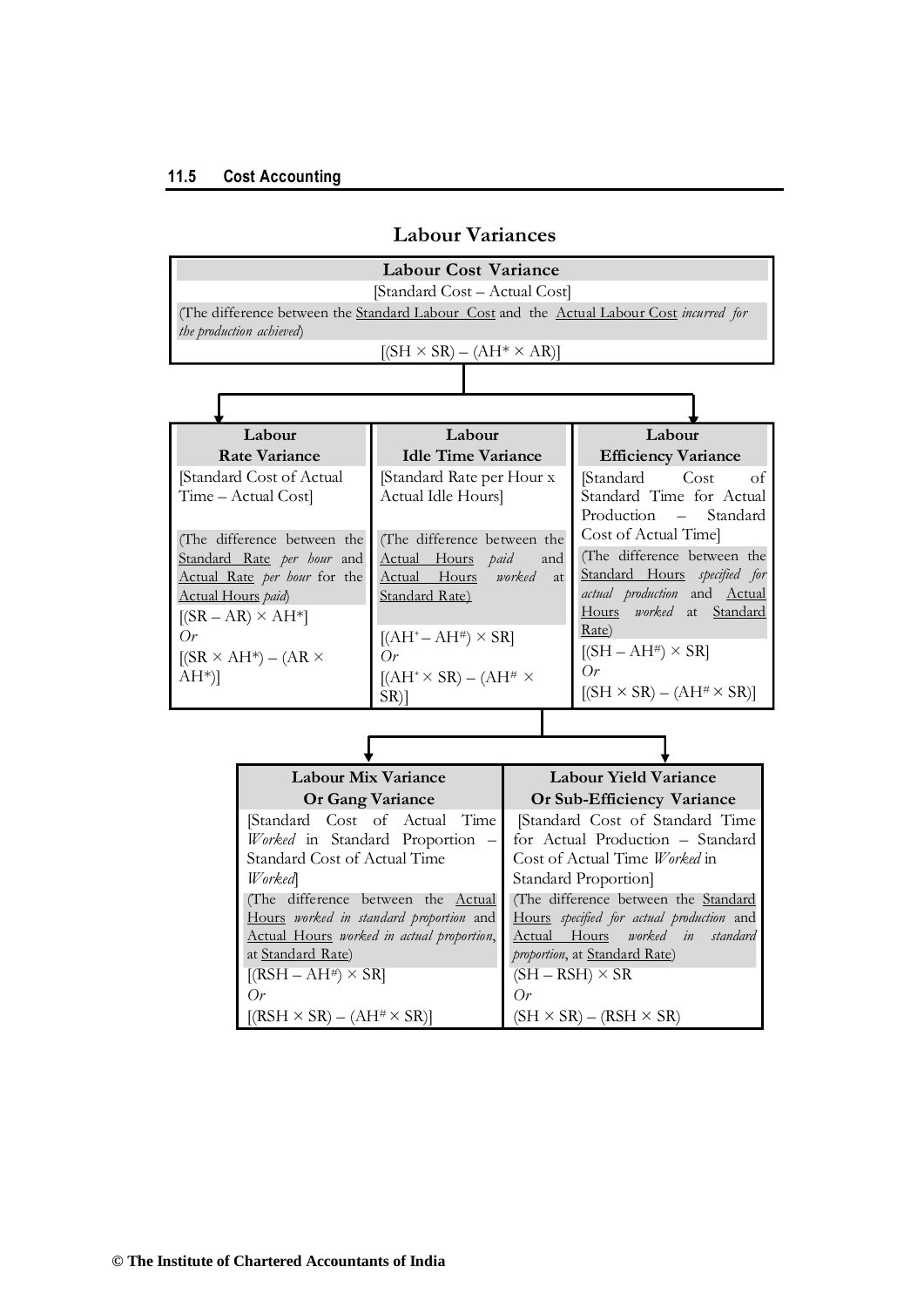#### **Standard Costing 11.6**

| Alternate Formula                                                                                                                                                                           | Alternate Formula |
|---------------------------------------------------------------------------------------------------------------------------------------------------------------------------------------------|-------------------|
| Total Actual Time <i>Worked</i> (hours) [ <i>Average</i> Standard Rate <i>per hour</i> of $\times$ { <i>Average</i> Standard Rate <i>per hour</i> of Standard Gang $\times$ {Total Standard |                   |
|                                                                                                                                                                                             |                   |
| Standard Gang Less Average Time (hours) Less Total Actual                                                                                                                                   |                   |
| Standard Rate per hour of Actual   Time Worked (hours)}]                                                                                                                                    |                   |
| $\{Gang@}\}$                                                                                                                                                                                |                   |
| <sup>@</sup> on the basis of hours worked                                                                                                                                                   |                   |

#### **Note:**

SH = Standard Hours = Expected time (Time allowed) for Actual Output

AH\* = Actual Hours *paid for*

AH# = Actual Hours *worked*

RSH = Revised Standard Hours = Actual Hours (worked) rewritten in Standard Proportion

SR = Standard Rate per Labour Hour

AR = Actual Rate per Labour Hour Paid

*In the absence of idle time:* Actual Hours Worked = Actual Hours Paid

 $\mathbb{G}$ 

Idle Time is a period for which a workstation is available for production but is not used due to e.g. shortage of tooling, material or operators. During Idle Time, Direct Labour Wages are being paid but no output is produced. The cost of this can be identified separately in an Idle Time Variance, so that it is not 'hidden' in an adverse Labour Efficiency Variance.

Some organizations face Idle Time on regular basis. In this situation the Standard Labour Rate may include an allowance for the cost of the expected idle time. Only the impact of any unexpected or abnormal Idle Time would be included in the Idle Time Variance.

#### **Variable Overhead Variances**

**Variable Overhead Cost Variance** (Standard Variable Overheads for Production – Actual Variable Overheads)

| Variable Overhead                       | Variable Overhead                       |  |  |
|-----------------------------------------|-----------------------------------------|--|--|
| <b>Expenditure (Spending) Variance</b>  | <b>Efficiency Variance</b>              |  |  |
| (Standard Variable Overheads for Actual | Variable Overheads<br>(Standard<br>for  |  |  |
| Hours#                                  | Production)                             |  |  |
| Less                                    | Less                                    |  |  |
| (Actual Variable Overheads)             | (Standard Variable Overheads for Actual |  |  |
| $[(SR - AR) \times AH^*]$               | $Hours^{#}$                             |  |  |
| $O_r$                                   | $[(SH-AH^#) \times SR]$                 |  |  |
| $[(SR \times AH^*) - (AR \times AH^*)]$ | (r)                                     |  |  |
|                                         | $[(SH \times SR) - (AH^* \times SR)]$   |  |  |

*# Actual Hours (Worked)*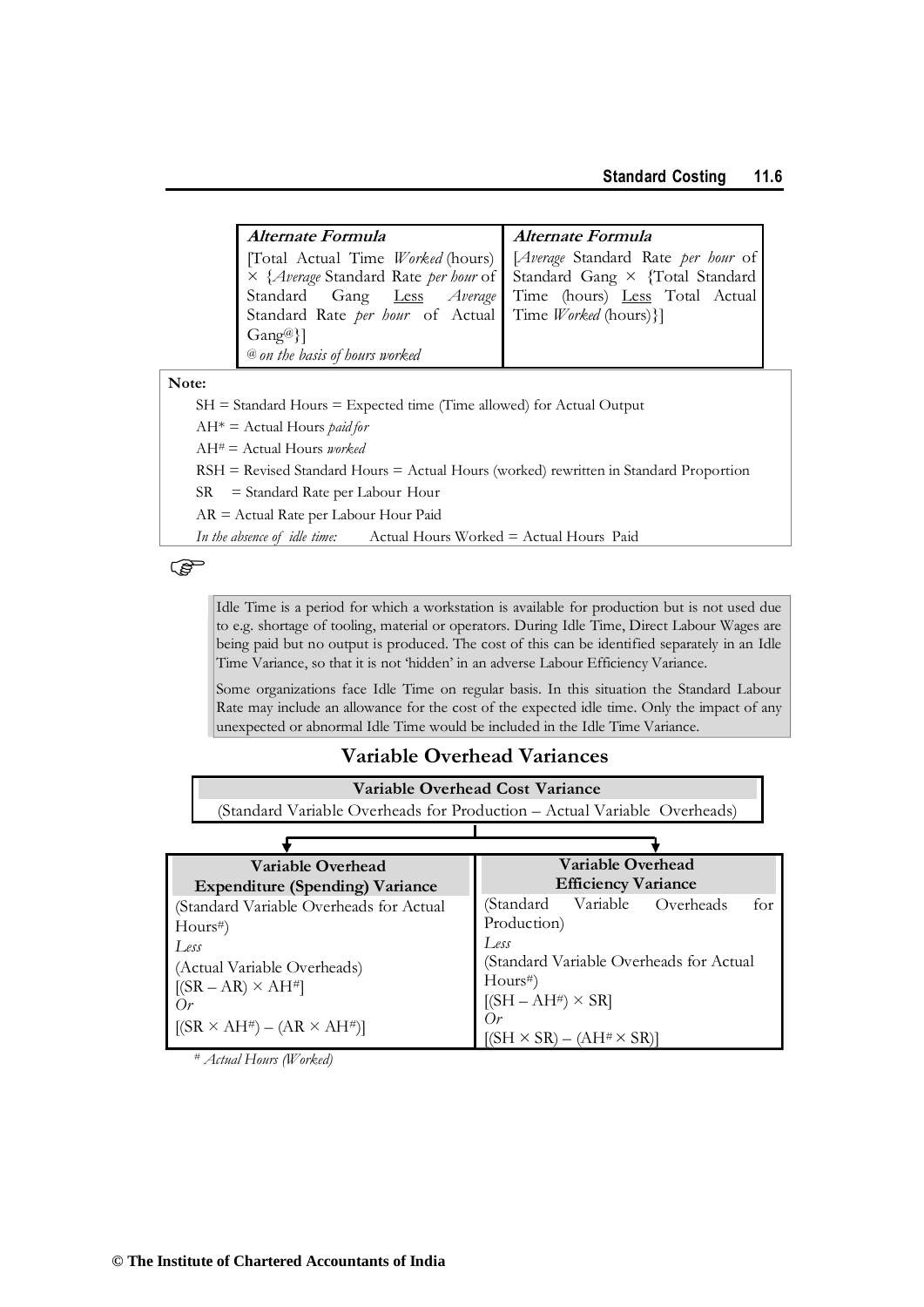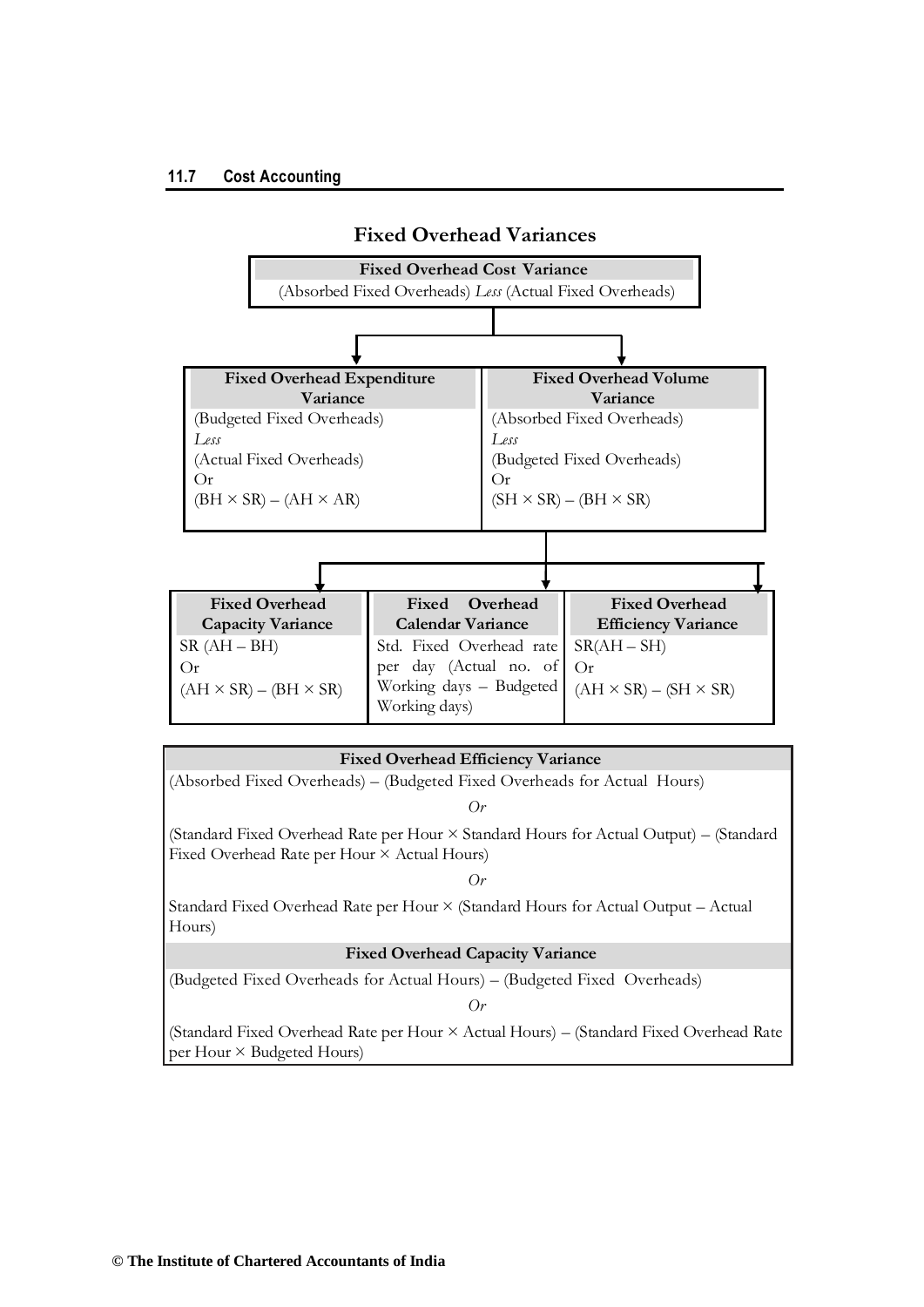*Or*

Standard Fixed Overhead Rate per Hour × (Actual Hours – Budgeted Hours)

#### **Fixed Overhead Volume Variance (when rate per unit is given)**

(Absorbed Fixed Overheads) – (Budgeted Fixed Overheads) *Or*

(Standard Fixed Overhead Rate per Unit × Actual Output) – (Standard Fixed Overhead Rate per Unit × Budgeted Output)

*Or*

Standard Fixed Overhead Rate per Unit × (Actual Output – Budgeted Output)

| Fixed Overhead Volume Variance (when rate per hour is given)                           |  |  |
|----------------------------------------------------------------------------------------|--|--|
| (Absorbed Fixed Overheads) – (Budgeted Fixed Overheads)                                |  |  |
| $O_r$                                                                                  |  |  |
| (Standard Fixed Overhead Rate per Hour × Standard Hours for Actual Output) – (Standard |  |  |
| Fixed Overhead Rate per Hour $\times$ Budgeted Hours)                                  |  |  |
| $O_r$                                                                                  |  |  |
| Standard Fixed Overhead Rate per Hour × (Standard Hours for Actual Output – Budgeted   |  |  |
| Hours)                                                                                 |  |  |
| $O_r$                                                                                  |  |  |
| Standard Fixed Overhead Rate per Hour × (Standard Hours per Unit × Actual Output –     |  |  |
| Standard Hours per Unit × Budgeted Output)                                             |  |  |
| $O_r$                                                                                  |  |  |
| (Standard Fixed Overhead Rate per Hour × Standard Hours per Unit) × (Actual Output     |  |  |
| - Budgeted Output)                                                                     |  |  |
| $O_r$                                                                                  |  |  |
| Standard Fixed Overhead Rate per Unit × (Actual Output – Budgeted Output)              |  |  |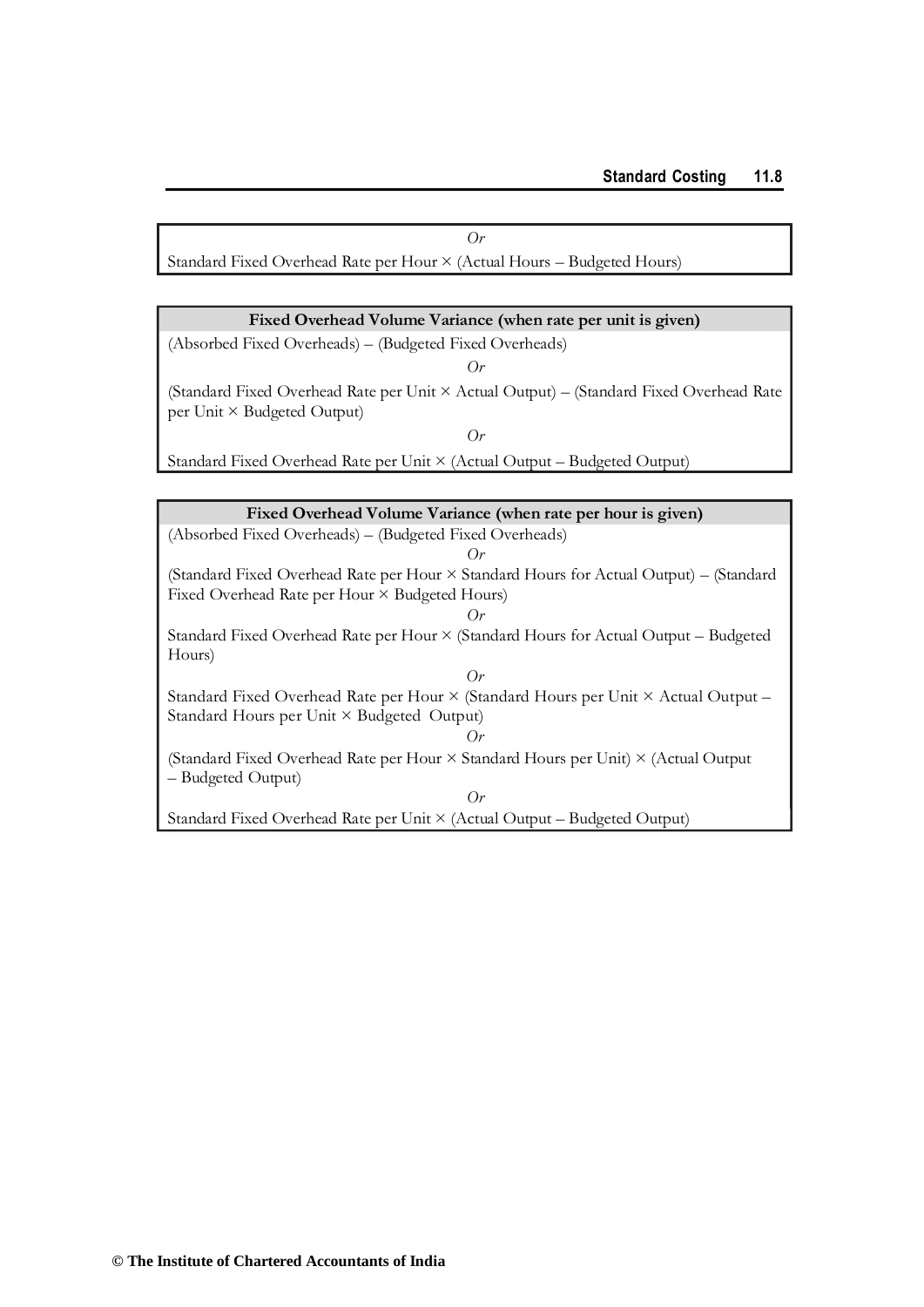#### **11.9 Cost Accounting**



# **SECTION-A**

#### **Question-1**

*Describe three distinct groups of variances that arise in standard costing.*

#### **Solution:**

The three distinct groups of variances that arise in standard costing are:

- (i) Variances of efficiency. These are the variance, which arise due to efficiency or inefficiency in use of material, labour etc.
- (ii) Variances of prices and rates: These are the variances, which arise due to changes in procurement price and standard price.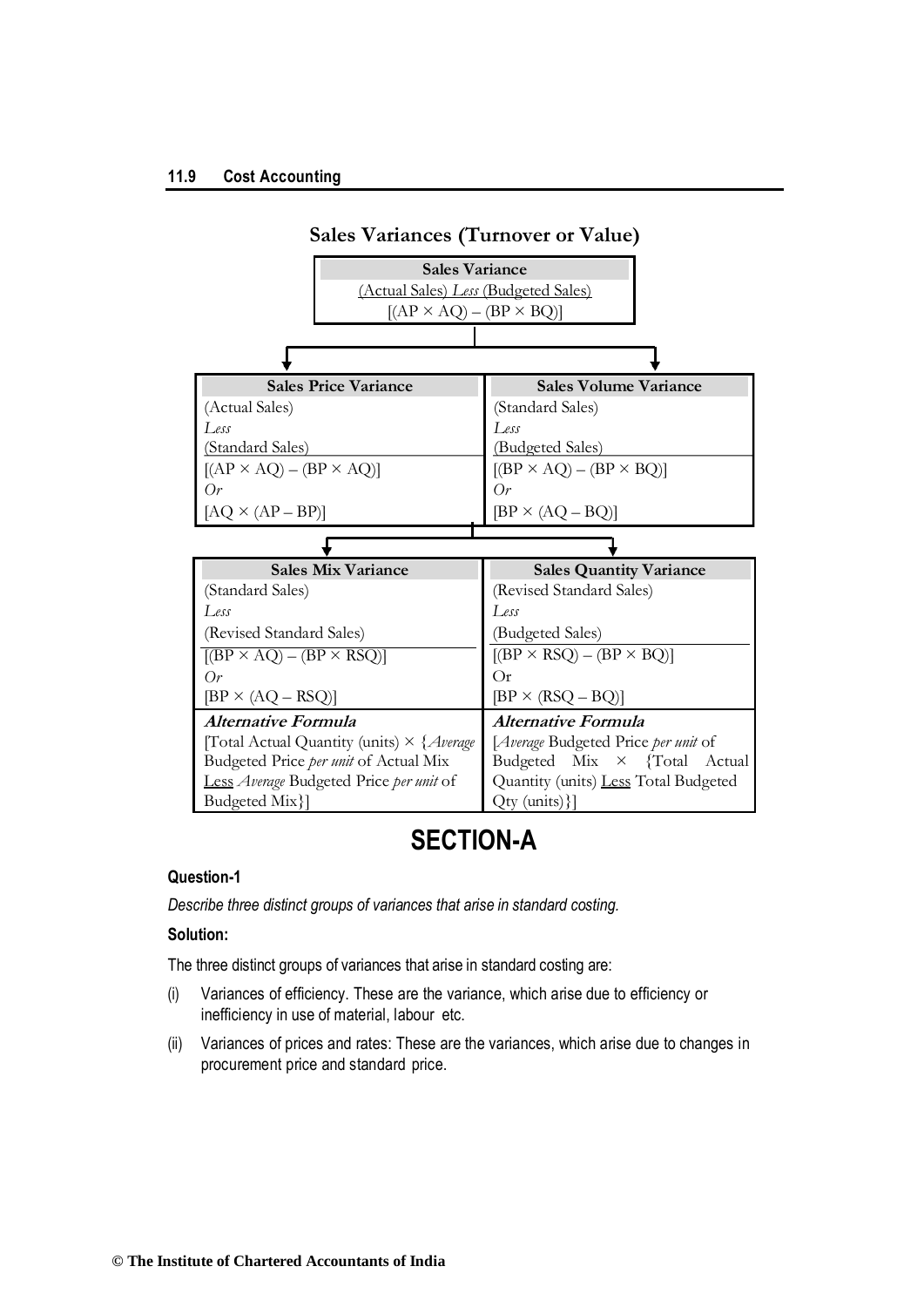(iii) Variances due to volume: These represent the effect of difference between actual activity and standard level of activity.

#### **Question-2**

*"Calculation of variances in standard costing is not an end in itself, but a means to an end." Discuss.*

#### **Solution:**

The crux of standard costing lies in variance analysis. Standard costing is the technique whereby standard costs are predetermined and subsequently compared with the recorded actual costs. It is a technique of cost ascertainment and cost control. It establishes predetermined estimates of the cost of products and services based on management's standards of efficient operation. It thus lays emphasis on "what the cost should be". These should be costs are when compared with the actual costs. The difference between standard cost and actual cost of actual output is defined as the variance.

The variance in other words in the difference between the actual performance and the standard performance. The calculations of variances are simple. A variance may be favourable or unfavourable. If the actual cost is less than the standard cost, the variance is favourarable but if the actual cost is more than the standard cost, the variance will be unfavourable. They are easily expressible and do not provide detailed analysis to enable management of exercise control over them. It is not enough to know the figures of these variances from month to month. We in fact are required to trace their origin and causes of occurrence for taking necessary remedial steps to reduce / eliminate them.

A detailed probe into the variance particularly the controllable variances helps the management to ascertain:

- (i) the amount of variance
- (ii) the factors or causes of their occurrence
- (iii) the responsibility to be laid on executives and departments and
- (iv) corrective actions which should be taken to obviate or reduce the variances.

Mere calculation and analysis of variances is of no use. The success of variance analysis depends upon how quickly and effectively the corrective actions can be taken on the analysed variances. In fact variance gives information. The manager needs to act on the information provided for taking corrective action. Information is the means and action taken on it is the end. In other words, the calculation of variances in standard costing is not an end in itself, but a means to an end.

#### **Question-3**

*Describe the various steps involved in adopting standard costing system in an organization.*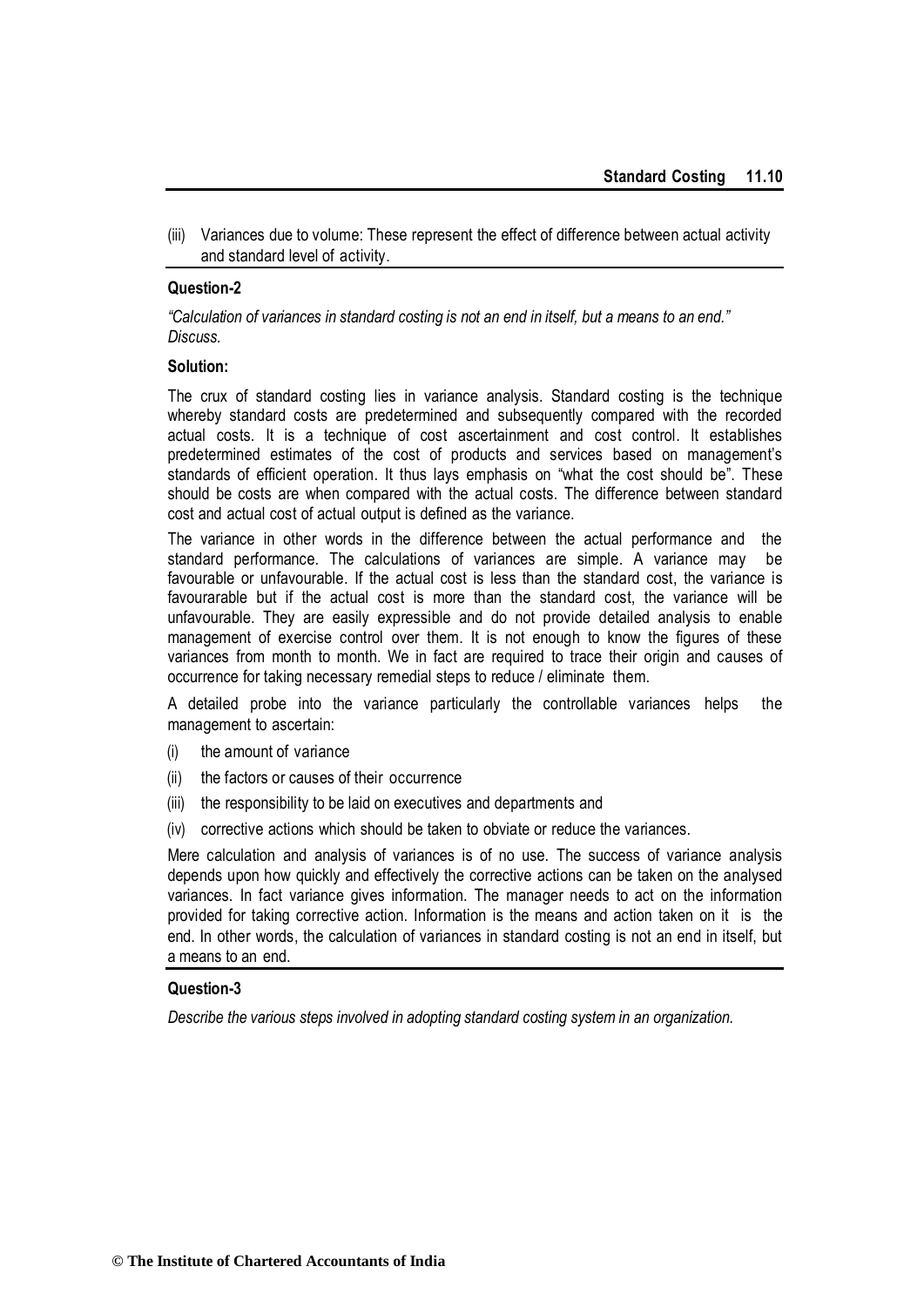#### **11.11 Cost Accounting**

#### **Solution:**

The Steps of standard costing is as below:

- **(i) Setting of Standards:** The first step is to set standards which are to be achieved.
- **(ii) Ascertainment of actual costs:** Actual cost for each component of cost is ascertained. Actual costs are ascertained from books of account, material invoices, wage sheet, charge slip etc.
- **(iii) Comparison of actual cost and standard cost:** Actual costs are compared with the standards costs and variances are determined.
- **(iv) Investigation of variances:** Variances arises are investigated for further action. Based on this performance is evaluated and appropriate actions are taken.
- **(v) Disposition of variances:** Variances arise are disposed off by transferring it the relevant accounts (costing profit and loss account) as per the accounting method (plan) adopted.

# **SECTION- B**

#### **Question 1**

*Calculate Efficiency and Capacity ratio from the following figures:* 

| <b>Budgeted production</b>                                                                                                                           | 80 units                                      |  |
|------------------------------------------------------------------------------------------------------------------------------------------------------|-----------------------------------------------|--|
| Actual production                                                                                                                                    | 60 units                                      |  |
| Standard time per unit                                                                                                                               | 8 hours                                       |  |
| Actual hours worked                                                                                                                                  | 500 hours.                                    |  |
| Solution:                                                                                                                                            |                                               |  |
| Actualoutput in terms of standardhours<br>Actualhour worked<br>X 100<br>Efficiency Ratio =                                                           |                                               |  |
| $\frac{60 \text{units} \times 8 \text{hours}}{500 \text{hours}} \times 100$ Or, $\frac{480 \text{hours}}{500 \text{hours}} \times 100 = 96\%$<br>Or, |                                               |  |
| $\frac{\text{Actualhours worked}}{\text{Budgetedhours}} \times 100$<br>Capacity Ratio =                                                              |                                               |  |
| $\frac{500 \text{hours}}{0 \text{units} \times 8 \text{hours}} \times 100$<br>Or,                                                                    | 500hours<br>640hours<br>$\times$ 100 = 78.12% |  |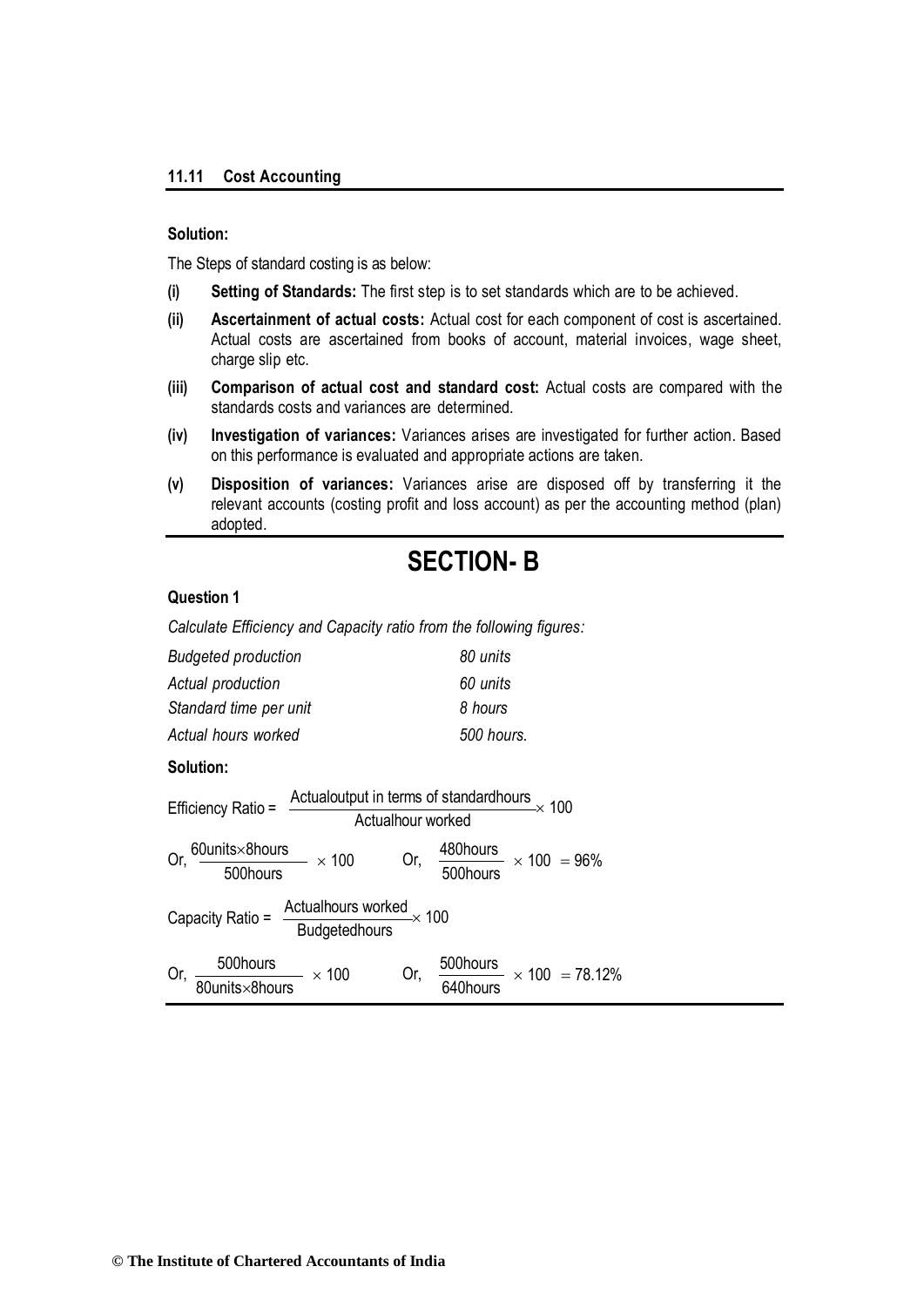*KPR Limited operates a system of standard costing in respect of one of its products which is manufactured within a single cost centre. The Standard Cost Card of a product is as under:*

| <b>Standard</b>  |                           | Unit cost $($ |
|------------------|---------------------------|---------------|
| Direct material  | $5 \text{ kg}$ . @ $4.20$ | 21.00         |
| Direct labour    | $3$ hours $@$ $3.00$      | 9.00          |
| Factory overhead | 1.20 per labour hour      | 3.60          |
|                  | Total manufacturing cost  | 33.60         |

*The production schedule for the month of June, 2013 required completion of 40,000 units. However, 40,960 units were completed during the month without opening and closing work-inprocess inventories.*

*Purchases during the month of June, 2013, 2,25,000 kg. of material at the rate of ` 4.50 per kg. Production and Sales records for the month showed the following actual results.*

| Material used                               | 2,05,600 kg. |
|---------------------------------------------|--------------|
| Direct labour 1,21,200 hours; cost incurred | 3,87,840     |
| Total factory overhead cost incurred        | 1,00,000     |
| Sales                                       | 40,000 units |

*Selling price to be so fixed as to allow a mark-up of 20 per cent on selling price.* 

*Required:*

- *(i) Calculate material variances based on consumption of material.*
- *(ii) Calculate labour variances and the total variance for factory overhead.*
- *(iii) Prepare Income statement for June, 2013 showing actual gross margin.*
- *(iv) An incentive scheme is in operation in the company whereby employees are paid a bonus of 50% of direct labour hour saved at standard direct labour hour rate. Calculate the Bonus amount.*

#### **Solution**

#### **(i) Material variances:**

|     |                         | $= (40,960 \text{ units} \times 5 \text{ kg.} \times 4.20) - (2,05,600 \text{ kg.} \times 4.50)$ |
|-----|-------------------------|--------------------------------------------------------------------------------------------------|
|     |                         | $=$ $8,60,160  9,25,200 =$ $65,040 (A)$                                                          |
| (b) | Material Price Variance | $=$ Actual Qty. (Std. Price $-$ Actual Price)                                                    |
|     |                         | $= 2,05,600*$ kg. (`4.20 – `4.50) = `61,680 (A)                                                  |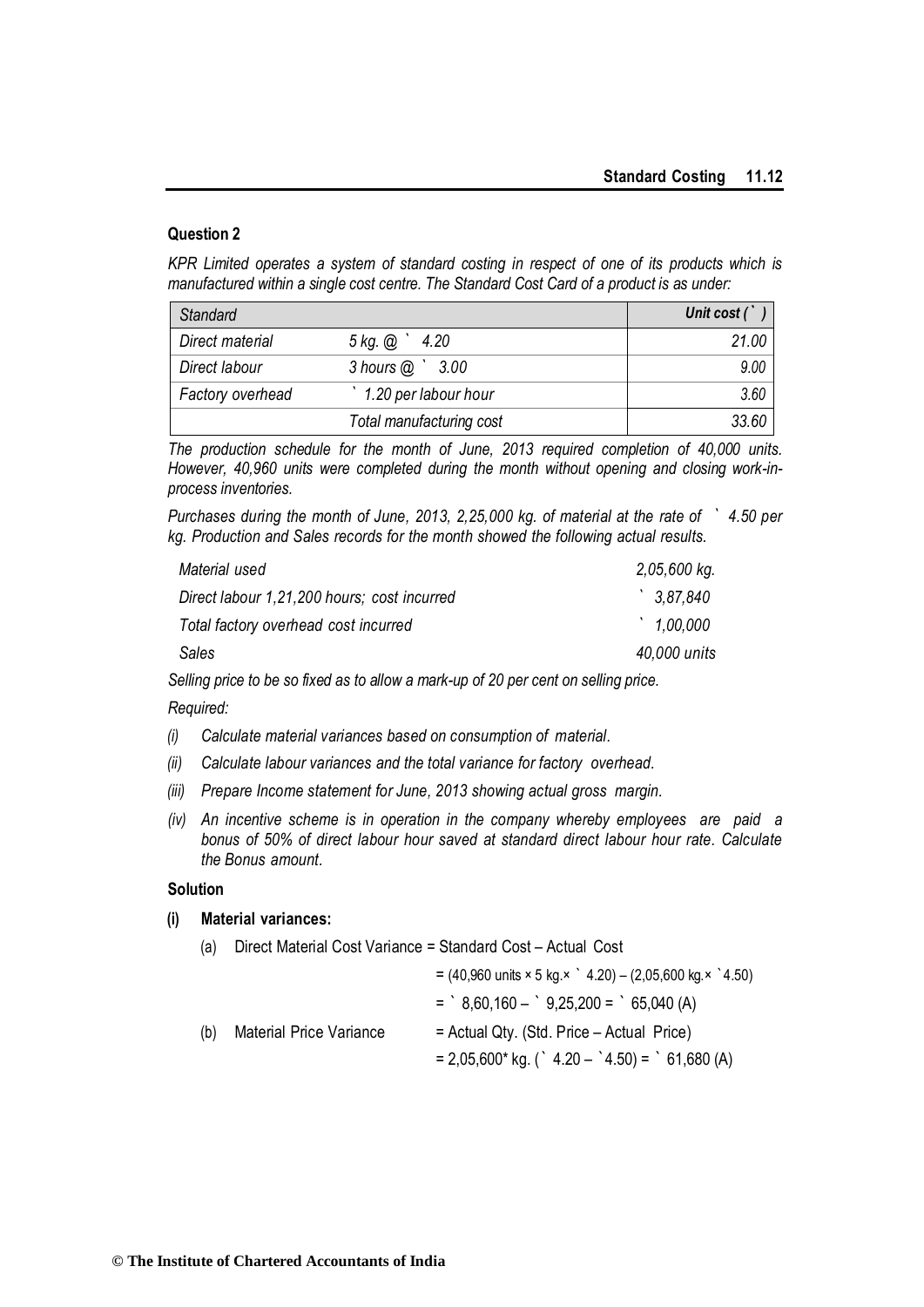|      |     | (*Material variances are calculated on the basis of consumption) |                                                                                       |  |  |  |  |  |
|------|-----|------------------------------------------------------------------|---------------------------------------------------------------------------------------|--|--|--|--|--|
|      | (c) | Material Usages Variance                                         | $=$ Std. Price (Std. Qty. $-$ Actual Qty.)                                            |  |  |  |  |  |
|      |     |                                                                  | $=$ 4.20 (40,960 units $\times$ 5 kg. – 2,05,600 kg.)                                 |  |  |  |  |  |
|      |     |                                                                  | $=$ 3,360 (A)                                                                         |  |  |  |  |  |
| (ii) |     | <b>Labour Variances and Overhead Variances:</b>                  |                                                                                       |  |  |  |  |  |
|      | (a) | Labour Cost Variance                                             | = Standard cost - Actual cost                                                         |  |  |  |  |  |
|      |     |                                                                  | $= (40,960 \text{ units} \times 3 \text{ hours} \times \degree 3) - \degree 3,87,840$ |  |  |  |  |  |
|      |     |                                                                  | $=$ 19,200 (A)                                                                        |  |  |  |  |  |
|      | (b) | Labour Rate Variance                                             | = Actual Hours (Std. Rate – Actual Rate)                                              |  |  |  |  |  |
|      |     |                                                                  | $= 1,21,200$ hours (` 3 – ` 3.20)                                                     |  |  |  |  |  |
|      |     |                                                                  | $=$ 24,240 (A)                                                                        |  |  |  |  |  |
|      | (c) | Labour Efficiency Variance                                       | = Std. Rate (Std. Hour – Actual Hour)                                                 |  |  |  |  |  |
|      |     |                                                                  | $=$ 3 (40,960 units $\times$ 3 hour $-$ 1,21,200 hour)                                |  |  |  |  |  |
|      |     |                                                                  | $=$ 5,040 (F)                                                                         |  |  |  |  |  |
|      | (d) | <b>Total Factory Overhead Variance</b>                           |                                                                                       |  |  |  |  |  |

= Factory Overhead Absorbed – Actual Factory Overhead

- = (Actual Hours × Std. Rate) Actual Factory Overhead
- $= (40,960 \text{ units} \times 3 \text{ hours} \times 1.20) 1.00,000$

$$
=
$$
  $47,456$  (F)

#### **(iii) Preparation of Income Statement**

| <b>Calculation of unit selling price</b> |       |
|------------------------------------------|-------|
| Direct material                          | 21.00 |
| Direct labour                            | 9.00  |
| Factory overhead                         | 3.60  |
| Factory cost                             | 33.60 |
| Margin 25% on factory cost               | 8.40  |
| Selling price                            | 42.00 |

#### **Income Statement**

| Sales (40,000 units x<br>42) | 16,80,000 |
|------------------------------|-----------|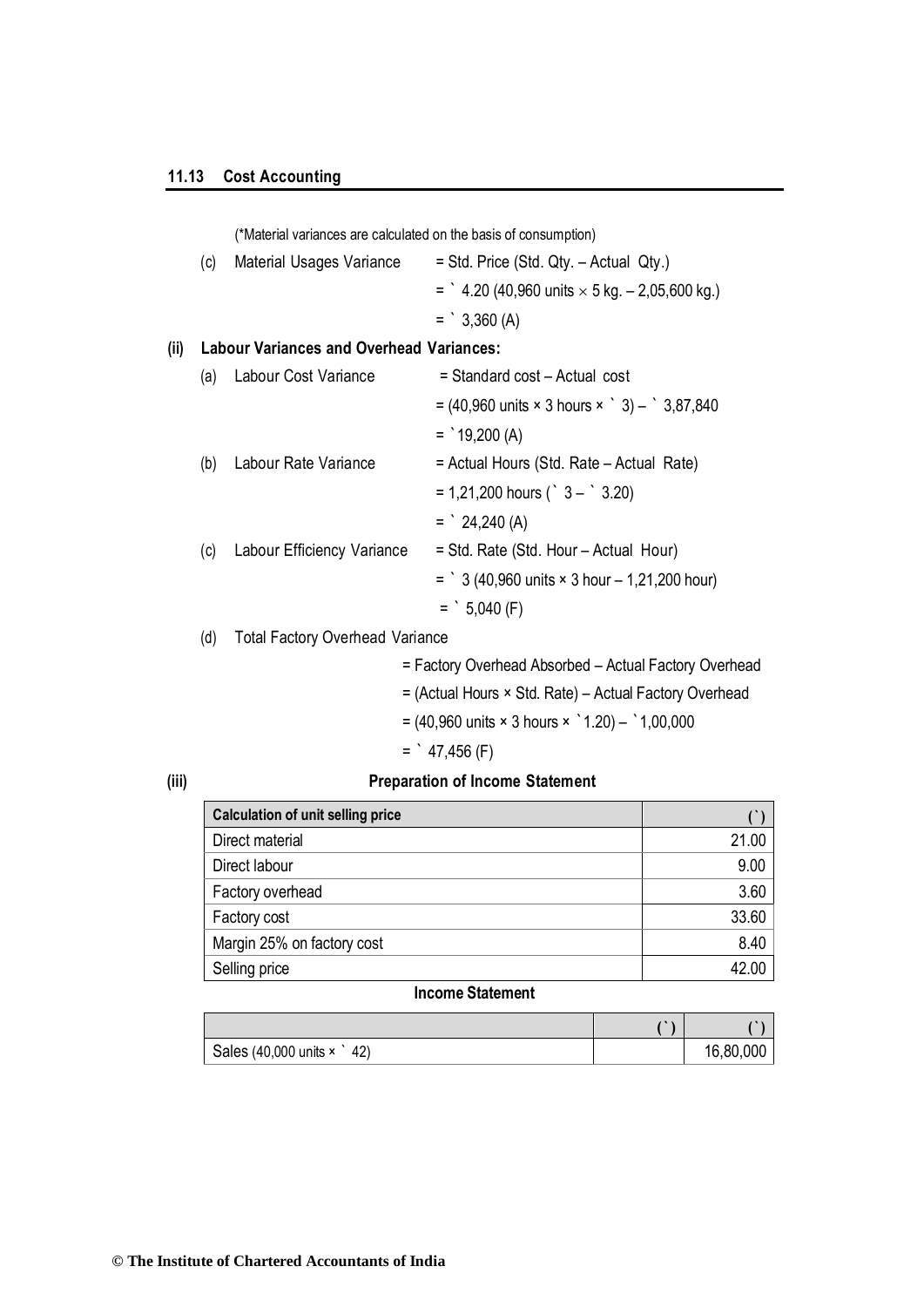#### **Standard Costing 11.14**

| Less: Standard cost of goods sold (40,000 units x `33.60) |        | 13,44,000 |
|-----------------------------------------------------------|--------|-----------|
|                                                           |        | 3,36,000  |
| Less: Adverse Variances:                                  |        |           |
| Material Price variance                                   | 61,680 |           |
| Material Usage variance                                   | 3,360  |           |
| Labour Rate variance                                      | 24,240 | 89,280    |
|                                                           |        | 2,46,720  |
| Add: Favourable variances:                                |        |           |
| Labour efficiency variance                                | 5,040  |           |
| Factory overhead                                          | 47,456 | 52,496    |
| Actual gross margin                                       |        | 2,99,216  |

**(iv)**

| <b>Labour hour saved</b>                                           |          |
|--------------------------------------------------------------------|----------|
| Standard labour hours (40,960 units $\times$ 3 hours)              | 1,22,880 |
| Actual labour hour worked                                          | 1,21,200 |
| Labour hour saved                                                  | 1,680    |
| Bonus for saved labour = 50% (1,680 hours $\times$ ` 3) = ` 2,520. |          |

#### **Question 3**

*UV Ltd. presents the following information for November, 2013:*

*Budgeted production of product P = 200 units.*

*Standard consumption of Raw materials = 2 kg. per unit of P.* 

*Standard price of material A = ` 6 per kg.*

*Actually, 250 units of P were produced and material A was purchased at ` 8 per kg and consumed at 1.8 kg per unit of P. Calculate the Material Cost Variances.*

#### **Solution:**

| Actual production of P                                                                          | $= 250$ units                               |
|-------------------------------------------------------------------------------------------------|---------------------------------------------|
| Standard quantity of material A for actual production = 2 kg. $\times$ 250 units = 500 kg. (SQ) |                                             |
| Actual quantity of material A for actual production                                             | = 1.8 kg. $\times$ 250 units = 450 kg. (AQ) |
| Standard price per kg. of material A                                                            | $=$ 6 (SP)                                  |
| Actual price per kg. of material A                                                              | $=$ 8 (AP)                                  |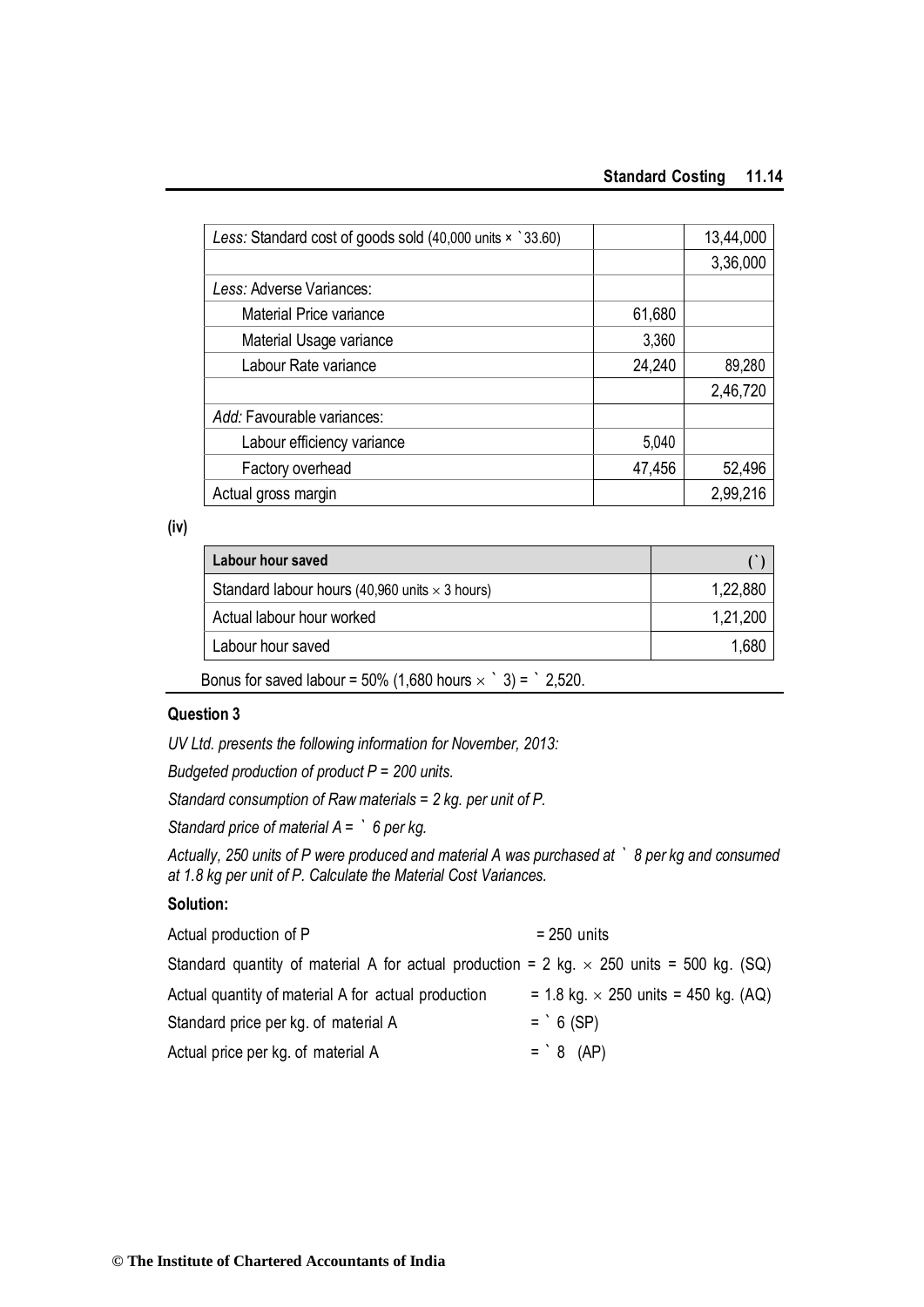#### **11.15 Cost Accounting**

| (1) | <b>Total Material Cost Variance</b> | $=$ (Standard Price $\times$ Standard Quantity)                   |
|-----|-------------------------------------|-------------------------------------------------------------------|
|     |                                     | $-$ (Actual Price $\times$ Actual Quantity)                       |
|     |                                     | = ( $6 \times 500$ kg.) – ( $8 \times 450$ kg.)                   |
|     |                                     | $=$ $3,000  3,600 =$ $600 (A)$                                    |
| (2) | <b>Material Price Variance</b>      | $=$ (Standard Price – Actual Price) $\times$ Actual Quantity      |
|     |                                     | $= (6 - 8) \times 450$ kg. = 900 (A)                              |
| (3) | Material Usage Variance             | $=$ (Standard Quantity – Actual Quantity) $\times$ Standard Price |
|     |                                     | $=$ (500 kg. – 450 kg.) $\times$ $\degree$ 6 = 300 (F)            |

#### **Question 4**

*The following information is available from the cost records of Vatika & Co. For the month of August, 2013:*

*Material purchased 24,000 kg ` 1,05,600* 

*Material consumed 22,800 kg*

*Actual wages paid for 5,940 hours ` 29,700* 

*Unit produced 2,160 units.*

*Standard rates and prices are:*

*Direct material rate is ` 4.00 per unit* 

*Direct labour rate is ` 4.00 per hour* 

*Standard input is 10 kg. for one unit*

*Standard labour requirement is 2.5 hours per unit.*

*Calculate all material and labour variances for the month of August, 2013.*

#### **Solution:**

*Material Variances:*

- (i) Material Cost Variance
	- = (Std. Qty. × Std. Price) (Actual Qty. × Actual Price)
	- $=$  (2,160 units  $\times$  10 kg.  $\times$   $\hat{ }$  4) (22,800 kg.  $\times$   $\hat{ }$  4.40)
	- $=$   $86,400 1,00,320 = 13,920 (A)$
- (ii) Material Price Variance

 $=$  Actual Q (SP – AP)

 $= 24,000 \text{ kg}$ . (` 4 – ` 4.40) = ` 9,600 (A)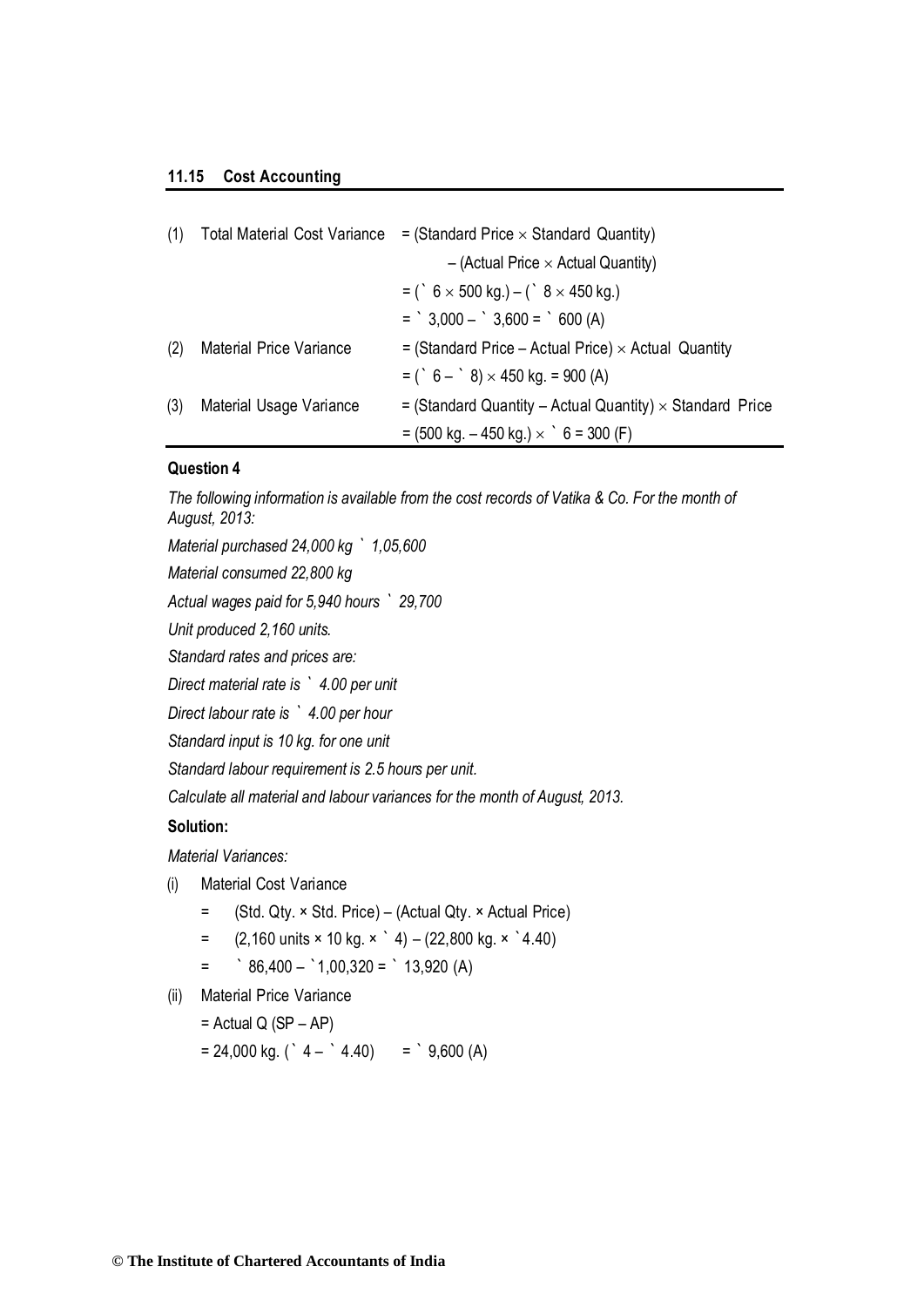(Here AQ means actual quantity of material purchased)

- (iii) Material Usage Variance
	- $=$  SP (SQ AQ)

 $=$   $4(21,600 \text{ kg.} - 22,800 \text{ kg.}) =$   $4,800(A)$ 

*Labour Variances:*

- (i) Labour Cost Variance
	- $=$  (SH  $\times$  SR) (AH  $\times$  AR)

 $= (2,160 \text{ units} \times 2.50 \text{ hours} \times 4) - 29,700$ 

- $=$   $21,600 29,700 =$   $8,100 (A)$
- (ii) Labour Rate Variance
	- $= AH (SR AR) = 5,940 hours (^ 4 ^ 5) = ^ 5,940 (A)$
- (iii) Labour Efficiency Variance

= SR (SH – AH)

 $=$   $4(5,400 \text{ hours} - 5,940 \text{ hours}) =$   $2,160(A)$ 

#### **Question 5**

*SB Constructions Limited has entered into a big contract at an agreed price of ` 1,50,00,000 subject to an escalation clause for material and labour as spent out on the contract and corresponding details are as follows:*

|                  | <b>Standard</b> |                     | <b>Actual</b>   |                     |  |
|------------------|-----------------|---------------------|-----------------|---------------------|--|
| <b>Material:</b> | <b>Quantity</b> | <b>Rate per Ton</b> | <b>Quantity</b> | <b>Rate per Ton</b> |  |
|                  | (Tons)          |                     | (Tons)          |                     |  |
| А                | 3,000           | 1,000               | 3,400           | 1,100               |  |
| B                | 2,400           | 800                 | 2,300           | 700                 |  |
| C                | 500             | 4,000               | 600             | 3,900               |  |
| D                | 100             | 30,000              | 90              | 31,500              |  |
| Labour:          | <b>Hours</b>    | <b>Hourly Rate</b>  | <b>Hours</b>    | <b>Hourly Rate</b>  |  |
|                  |                 | $^{\prime})$        |                 |                     |  |
| $L_1$            | 60,000          | 15                  | 56,000          | 18                  |  |
| L <sub>2</sub>   | 40,000          | 30                  | 38,000          | 35                  |  |

*You are required to:*

*Calculate the following variances and verify them :*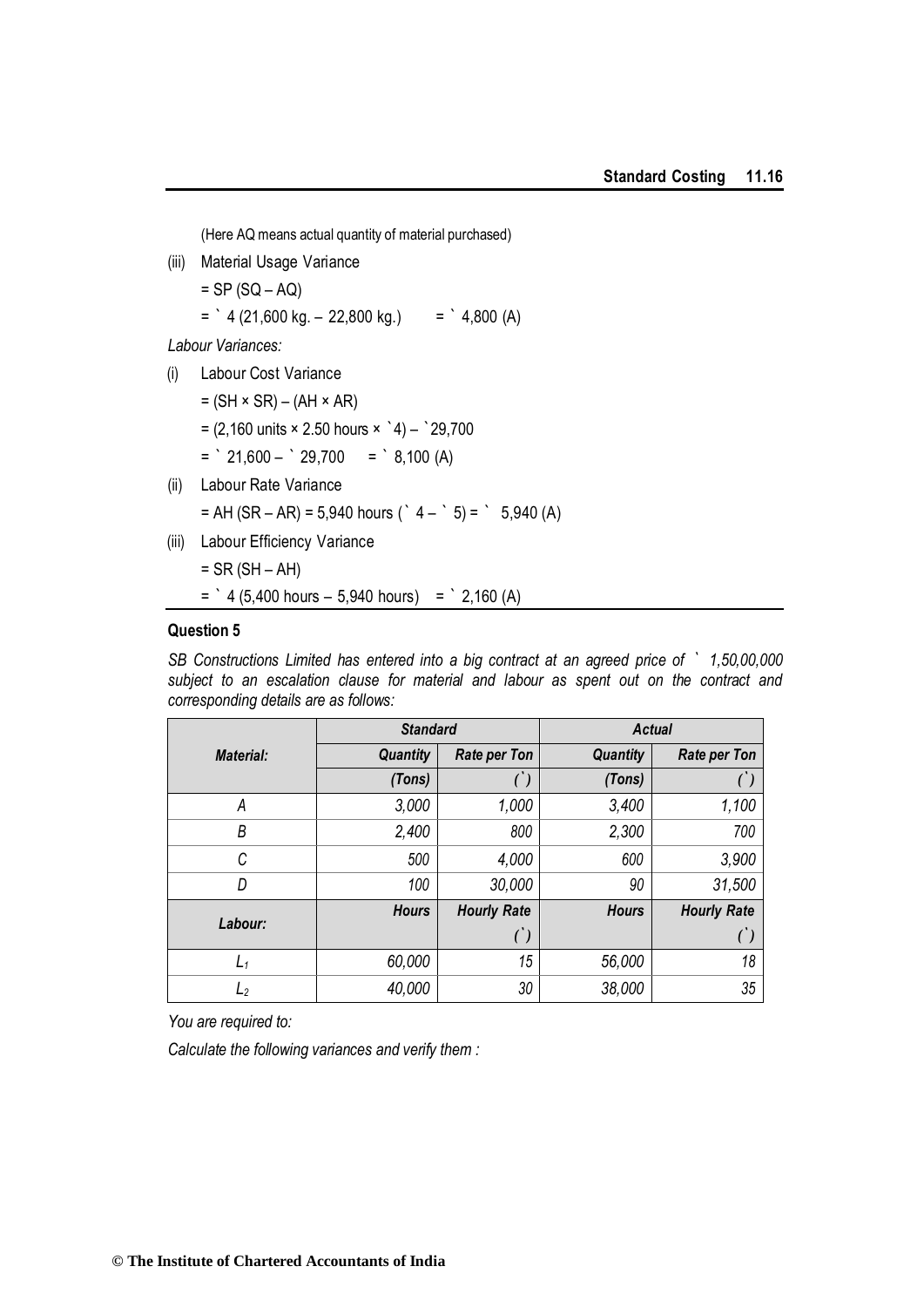#### **11.17 Cost Accounting**

- *(a) Material Cost Variance*
- *(b) Material Price Variance*
- *(c) Material Usage Variance*
- *(d) Labour Cost Variance*
- *(e) Labour Rate Variance*
- *(f) Labour Efficiency Variance.*

**Solution:**

#### **Material Variances**

| $(SQ \times SP)$                     |     | $($ )     | $(AQ \times AP)$     |          | $($ )                                     | $(AQ \times SP)$                                                                                               |          | $($ )       |
|--------------------------------------|-----|-----------|----------------------|----------|-------------------------------------------|----------------------------------------------------------------------------------------------------------------|----------|-------------|
| A-3,000 ×1,000                       | Ξ.  | 30,00,000 | $3,400 \times 1,100$ | $\equiv$ | 37,40,000                                 | $3,400 \times 1,000$                                                                                           | $\equiv$ | 34,00,000   |
| $B-2,400 \times 800$                 | $=$ | 19,20,000 | $2,300 \times 700$   | $\equiv$ | 16,10,000                                 | $2,300 \times 800$                                                                                             | $\equiv$ | 18,40,000   |
| $C - 500 \times 4,000$               | Ξ   | 20,00,000 | $600 \times 3,900$   | $\equiv$ | 23,40,000                                 | $600 \times 4,000$                                                                                             | $=$      | 24,00,000   |
| D-100×30,000                         | Ξ   | 30,00,000 | $90 \times 31,500$   | Ξ        | 28,35,000                                 | $90 \times 30,000$                                                                                             | $=$      | 27,00,000   |
| Total                                |     | 99,20,000 |                      |          | 1,05,25,000                               |                                                                                                                |          | 1,03,40,000 |
| Material Cost Variance (MCV)<br>(a)  |     |           |                      |          | $= (SQ \times SP) - (AQ \times AP)$       |                                                                                                                |          |             |
|                                      |     |           |                      |          |                                           | $=$ $99, 20,000  1, 05, 25,000 =$ $6, 05,000 (A)$                                                              |          |             |
| (b)<br>Material Price Variance (MPV) |     |           |                      |          |                                           | $= AQ (SP - AP)$ or $(AQ \times SP) - (AQ \times AP)$<br>$=$ 1, 03, 40,000 $-$ 1, 05, 25,000 $=$ 1, 85,000 (A) |          |             |
| (c)<br>Material Usage Variance (MUV) |     |           |                      |          | $= (SQ \times SP) - (AQ \times SP)$       |                                                                                                                |          |             |
|                                      |     |           |                      |          |                                           | $=$ $99, 20,000  1, 03, 40,000 =$ $4, 20,000(A)$                                                               |          |             |
| Verification, MCV                    |     |           | $= MPV + MUV$        |          |                                           |                                                                                                                |          |             |
| Or, $6, 05,000$ (A)                  |     |           |                      |          | $=$ 1, 85,000 (A) + $\cdot$ 4, 20,000 (A) |                                                                                                                |          |             |
| Or, $6, 05,000$ (A)                  |     |           | $=$ 6, 05,000 (A)    |          |                                           |                                                                                                                |          |             |
| ممموزیور / ۱۰۰۰ میلم ا               |     |           |                      |          |                                           |                                                                                                                |          |             |

#### **Labour Variances**

| $(SH \times SR)$         |                   | $(AH \times AR)$            |               | $(AH \times SR)$               |     |           |
|--------------------------|-------------------|-----------------------------|---------------|--------------------------------|-----|-----------|
| $L_1 - 60,000 \times 15$ | $9,00,000$ $\mid$ | $56,000 \times 18$          | $= 10,08,000$ | 56,000 ×15                     | $=$ | 8,40,000  |
| $L_2 - 40,000 \times 30$ |                   | $= 12,00,000$   38,000 × 35 | $= 13,30,000$ | $38,000 \times 30 = 11,40,000$ |     |           |
| Total                    | 21,00,000         |                             | 23,38,000     |                                |     | 19,80,000 |

- (a) Labour Cost Variance (LCV) =  $(SH \times SR) (AH \times AR)$ 
	-

 $=$   $21,00,000 23,38,000 =$   $2,38,000 (A)$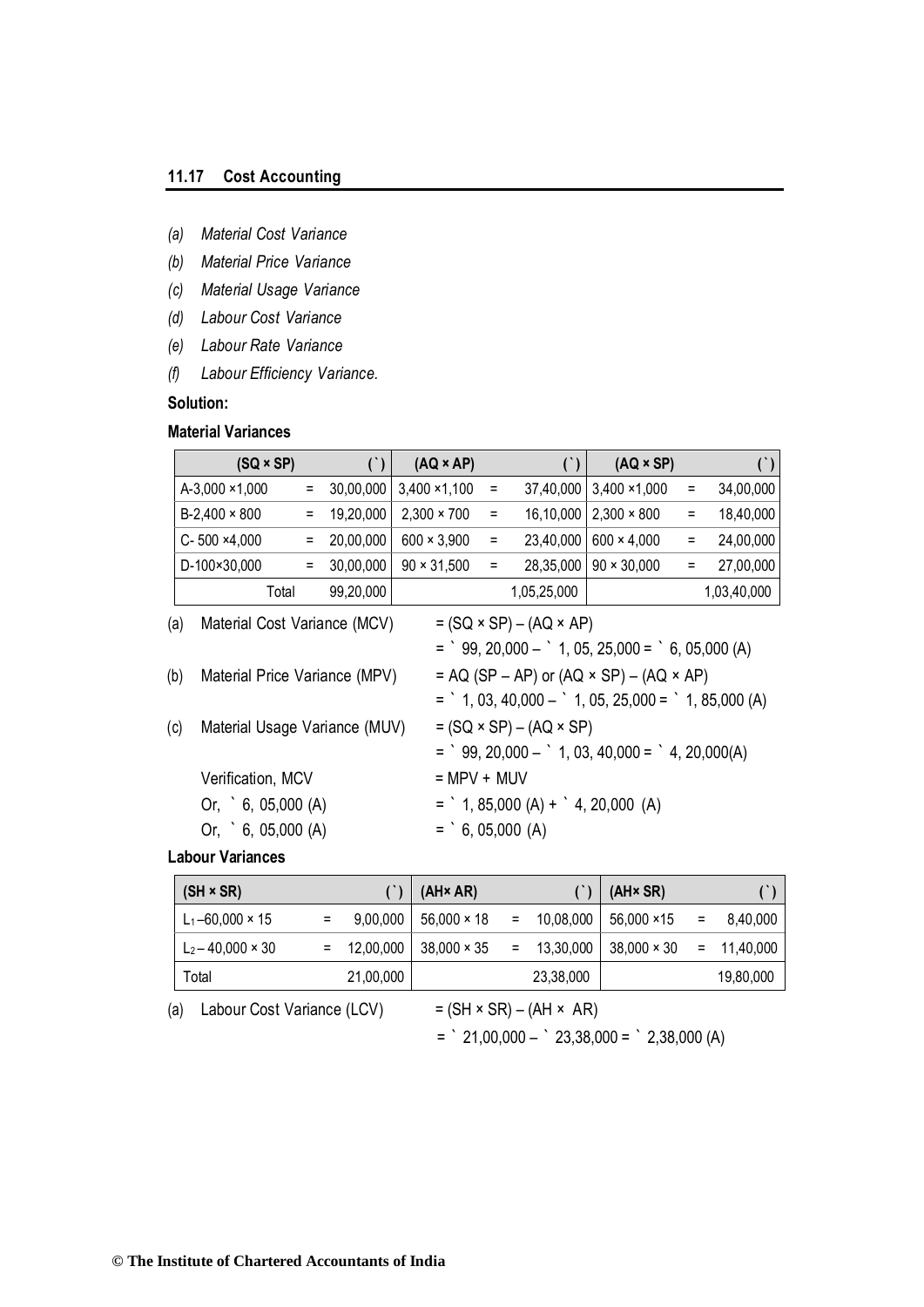|     | (b) Labour Rate Variance (LRV)   | $= (AH \times SR) - (AH \times AR)$          |
|-----|----------------------------------|----------------------------------------------|
|     |                                  | $=$ 19,80,000 $-$ 23,38,000 $=$ 3,58,000 (A) |
| (c) | Labour Efficiency Variance (LEV) | $= (SH \times SR) - (AH \times SR)$          |
|     |                                  | $=$ 21,00,000 $-$ 19,80,000 $=$ 1,20,000 (F) |
|     | Verification, LCV                | $= LRV + LEV$                                |
|     | Or, $\degree$ 2,38,000 (A)       | $=$ 3,58,000 (A) + $\degree$ 1,20,000 (F)    |
|     | Or, $\degree$ 2,38,000 (A)       | $=$ 2,38,000 (A)                             |

*Compute the sales variances (total, price and volume) from the following figures:*

| <b>Product</b> | <b>Budgeted</b><br>quantity | <b>Budgeted Price per Unit</b> | <b>Actual</b><br>quantity | <b>Actual Price</b><br>per unit $($ $)$ |
|----------------|-----------------------------|--------------------------------|---------------------------|-----------------------------------------|
|                | 4000                        | 25                             | 4800                      | 30                                      |
|                | 3000                        | 50                             | 2800                      | 45                                      |
|                | 2000                        | 75                             | 2400                      | 70                                      |
|                | 1000                        | 100                            | 800                       | 105                                     |

# **Solution:**

#### **Working:**

| <b>Produc</b> | <b>Budgeted</b><br><b>Price</b> | <b>Actual</b><br><b>Price</b><br>$($ ) | <b>Budgeted</b><br>Qty. | Actual<br>Qty. | <b>Budgeted</b><br><b>Sales</b><br>$($ ) | <b>Standard</b><br>Sales (Actual<br><b>Sales</b><br>at<br><b>Budgeted</b><br>price) $($ $)$ | <b>Actual</b><br>sales $(')$ |
|---------------|---------------------------------|----------------------------------------|-------------------------|----------------|------------------------------------------|---------------------------------------------------------------------------------------------|------------------------------|
|               | (a)                             | (b)                                    | (c)                     | (d)            | (e) = (a $\times$<br>$\mathsf{C}$        | $(f) = (a \times d)$                                                                        | $(g) = (b \times d)$         |
| P             | 25                              | 30                                     | 4,000                   | 4,800          | 1,00,000                                 | 1,20,000                                                                                    | 1,44,000                     |
| Q             | 50                              | 45                                     | 3,000                   | 2,800          | 1,50,000                                 | 1,40,000                                                                                    | 1,26,000                     |
| R             | 75                              | 70                                     | 2,000                   | 2,400          | 1,50,000                                 | 1,80,000                                                                                    | 1,68,000                     |
| S             | 100                             | 105                                    | 1,000                   | 800            | 1,00,000                                 | 80,000                                                                                      | 84,000                       |
|               |                                 |                                        |                         |                | 5,00,000                                 | 5,20,000                                                                                    | 5,22,000                     |

#### **Calculation of Variances:**

Sale Price Variance = Actual Quantity (Actual Price – Budgeted Price)

= Actual Sales – Standard. Sales

 $=$  ` 5,22,000  $-$  ` 5,20,000  $=$  ` 2,000 (F)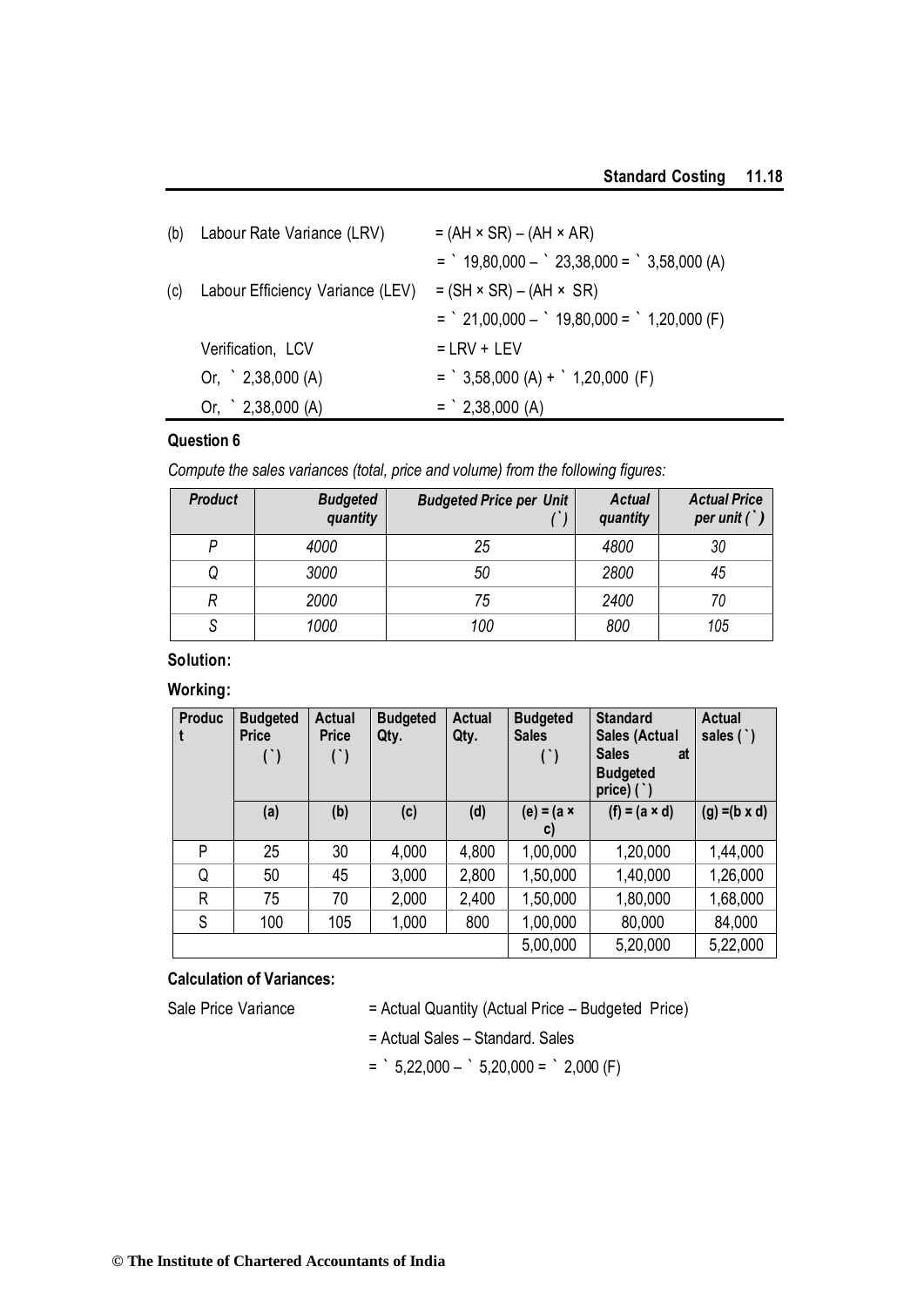#### **11.19 Cost Accounting**

| Sales Volume Variance       | = Budgeted Price (Actual Quantity – Budgeted Quantity)<br>= Standard Sales - Budgeted Sales |
|-----------------------------|---------------------------------------------------------------------------------------------|
|                             | $=$ 5,20,000 $-$ 5,00,000 $=$ 20,000 (F)                                                    |
| <b>Total Sales Variance</b> | = Actual Sales - Budgeted Sales                                                             |
|                             | $=$ $5,22,000  5,00,000 =$ $22,000$ (F)                                                     |
|                             | Verification, Total Sales Variance = Sales Price Variance + Sales Volume Variance           |
| $\degree$ 22,000 (F)        | $=$ 2,000 (F) + 20,000 (F)                                                                  |

#### **Question 7**

*Gama Ltd. has furnished the following standard cost data per' unit of production:* 

*Material 10 kg @ ` 10 per kg.*

*Labour 6 hours @ ` 5.50 per hour* 

*Variable overhead 6 hours @ `10 per hour.*

*Fixed overhead ` 4,50,000 per month (Based on a normal volume of 30,000 labour hours.) The actual cost data for the month of August 2013 are as follows:*

*Material used 50,000 kg at a cost of ` 5,25,000.* 

*Labour paid ` 1,55,000 for 31,000 hours worked* 

*Variable overheads` 2,93,000*

*Fixed overheads ` 4,70,000* 

*Actual production 4,800 units.* 

*Calculate:*

- *(i) Material Cost Variance.*
- *(ii) Labour Cost Variance.*
- *(iii) Fixed Overhead Cost Variance.*
- *(iv) Variable Overhead Cost Variance.*

#### **Solution:**

Budgeted Production 30,000 hours  $\div$  6 hours per unit = 5,000 units

| <b>Budgeted Fixed Overhead Rate</b> | $=$ 4,50,000 $\div$ 5,000 units $=$ 90 per unit Or                        |
|-------------------------------------|---------------------------------------------------------------------------|
|                                     | $=$ $4,50,000 \div 30,000$ hours $=$ $15$ per hour.                       |
| Material Cost Variance<br>(i)       | $=$ (Std. Qty. $\times$ Std. Price) – (Actual Qty. $\times$ Actual Price) |
|                                     | $= (4,800 \text{ units} \times 10 \text{ kg.} \times 10) - 5,25,000$      |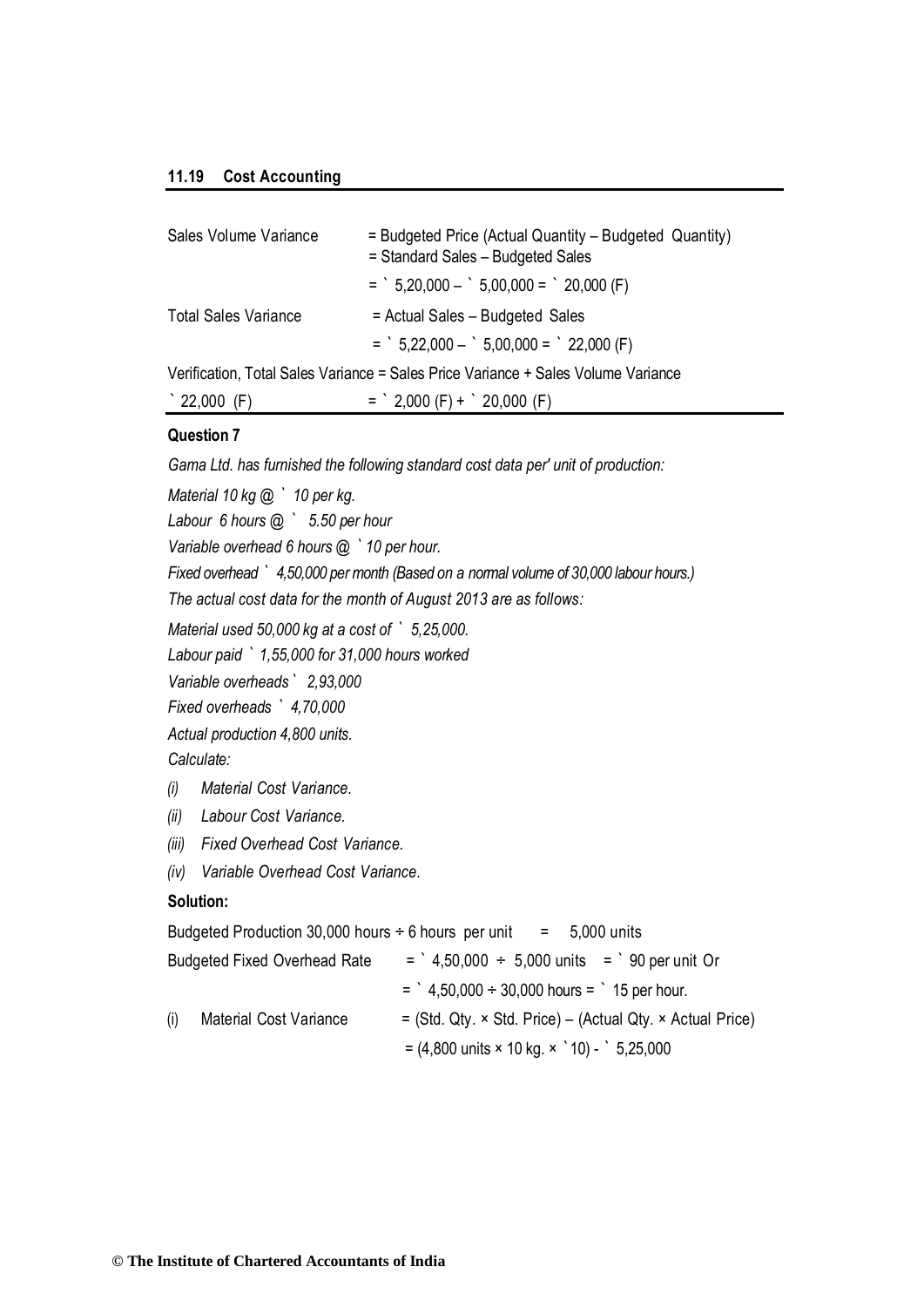|       |                      | $=$ $4.80,000  5,25,000$                                                                |
|-------|----------------------|-----------------------------------------------------------------------------------------|
|       |                      | $=$ $45,000(A)$                                                                         |
| (ii)  | Labour Cost Variance | $=$ (Std. Hours $\times$ Std. Rate) – (Actual Hours $\times$ Actual rate)               |
|       |                      | $= (4,800 \text{ units} \times 6 \text{ hours} \times \degree 5.50) - \degree 1,55,000$ |
|       |                      | $=$ 1,58,400 $-$ 1,55,000                                                               |
|       |                      | $=$ 3,400 (F)                                                                           |
| (iii) |                      | Fixed Overhead Cost Variance = (Budgeted Rate × Actual Qty) – Actual Overhead           |
|       |                      | $=$ ( $\degree$ 90 x 4,800 units) – $\degree$ 4,70,000                                  |
|       |                      | $=$ 38,000 (A)                                                                          |
|       | 0R                   | = (Budgeted Rate × Std. Hours) – Actual Overhead                                        |
|       |                      | $=$ ( $\degree$ 15 x 4,800 units $\times$ 6 hours) – $\degree$ 4,70,000                 |
|       |                      | $=$ 38,000 (A)                                                                          |
| (iv)  |                      | Variable Overhead Cost Variance= (Std. Rate × Std. Hours) - Actual Overhead             |
|       |                      | $= (4,800 \text{ units} \times 6 \text{ hours} \times 10) - 2,93,000$                   |
|       |                      | $=$ $2,88,00  2,93,000$                                                                 |
|       |                      | $=$ 5,000 (A)                                                                           |

*SJ Ltd. has furnished the following information:*

| Standard overhead absorption rate per unit | 20           |
|--------------------------------------------|--------------|
| Standard rate per hour                     |              |
| <b>Budgeted production</b>                 | 12,000 units |
| Actual production                          | 15,560 units |

*Actual overheads were ` 2,95,000 out of which ` 62,500 fixed .* 

*Actual hours 74,000*

*Overheads are based on the following flexible budget*

| Production (units)  | 8.000    | 10.000   | 14,000   |
|---------------------|----------|----------|----------|
| Total Overheads (`) | 1,80,000 | 2,10,000 | 2,70,000 |

You are required to calculate the following overhead variances (on hour's basis) with *appropriate workings:*

*(i) Variable overhead efficiency and expenditure variance*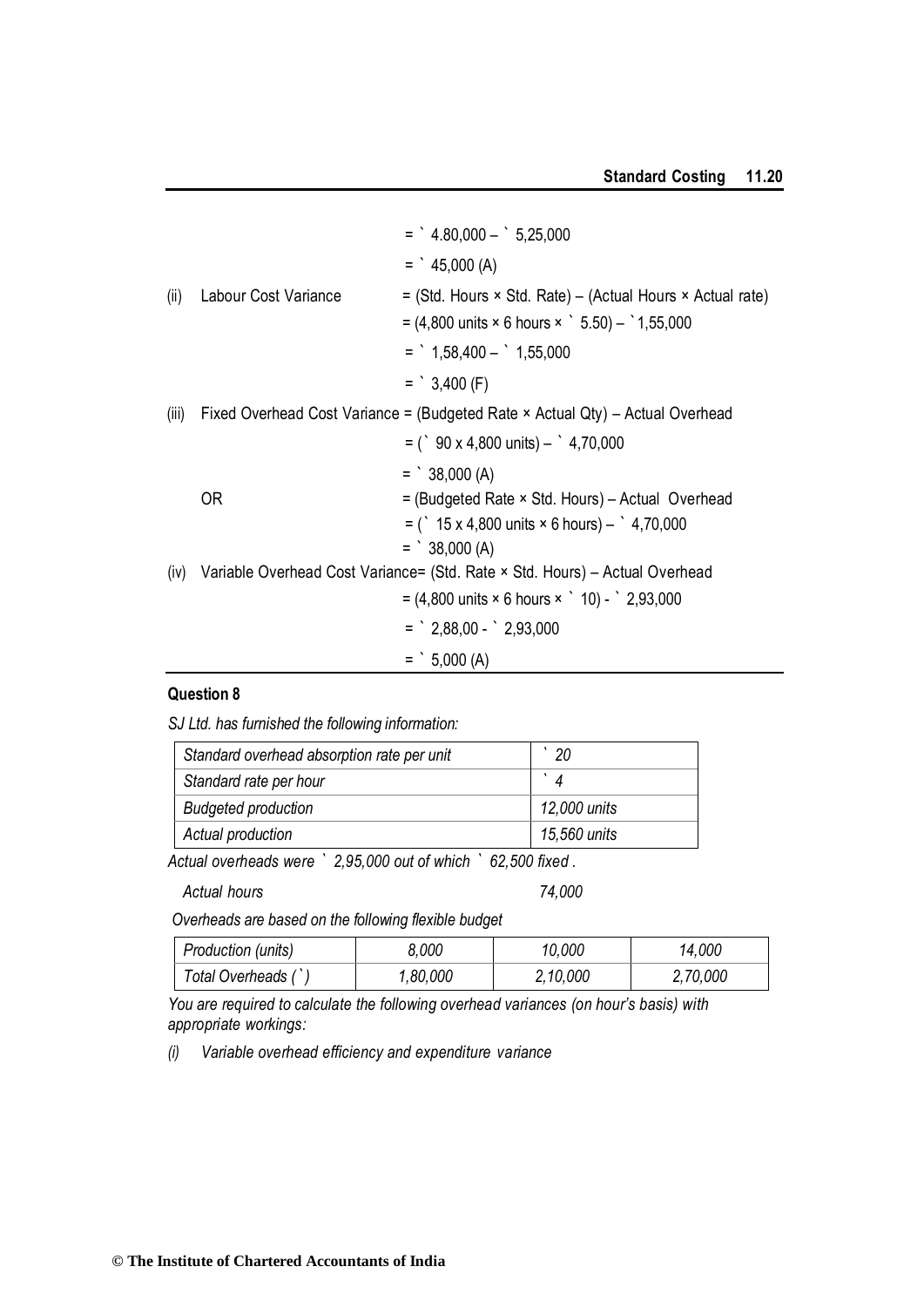#### **11.21 Cost Accounting**

*(ii) Fixed overhead efficiency and capacity variance.*

#### **Solution:**

#### **Workings:**

- (a) Variable Overhead rate per unit
	- = Difference of Overhead at twolevel Difference inPr oductionunits

$$
= \frac{2,10,000-1,80,000}{10,000 units - 8,000 units} = 15
$$

(b) Fixed Overhead = 
$$
1,80,000 - (8,000 units \times 15) = 60,000
$$

(c) Standard hours per unit of production = Std.Overhead AbsorptionRate Std.Rate per hour  $=\frac{20}{2}$  = 5hours  $\cdot$  4 (d) Standard Variable Overhead Rate per hour = Variable Overheadper unit Std.hour per unit  $=\frac{15}{2}$ 5hours  $=$  3 (e) Standard Fixed Overhead Rate per hour =  $\degree$  4-  $\degree$  3 =  $\degree$  1 (f) Actual Variable Overhead = ` 2,95,000 – ` 62,500= **`** 2,32,500 (g) Actual Variable Overhead Rate per Hour =  $\frac{2,32,500}{74,000}$ 74,000hours  $=$  3.1419 (h) Budgeted hours  $= 12,000$  units  $\times$  5 hours = 60,000 hours (i) Standard Hours for Actual Production = 15,560 units  $\times$  5 hours = 77,800 hours **(i) Variable Overhead Efficiency and Expenditure Variance:** Variable Overhead Efficiency Variance = Std. Rate per hour (Std. Hours – Actual Hours)  $=$   $3$  (77,800 hours  $-$  74,000 hours)  $=$   $11,400$  (F) Variable Overhead Expenditure Variance = Actual Hours (Std. Rate - Actual Rate)

$$
= 74,000
$$
 hours (° 3 -  $3.1419$ )

 $=$   $10,500(A)$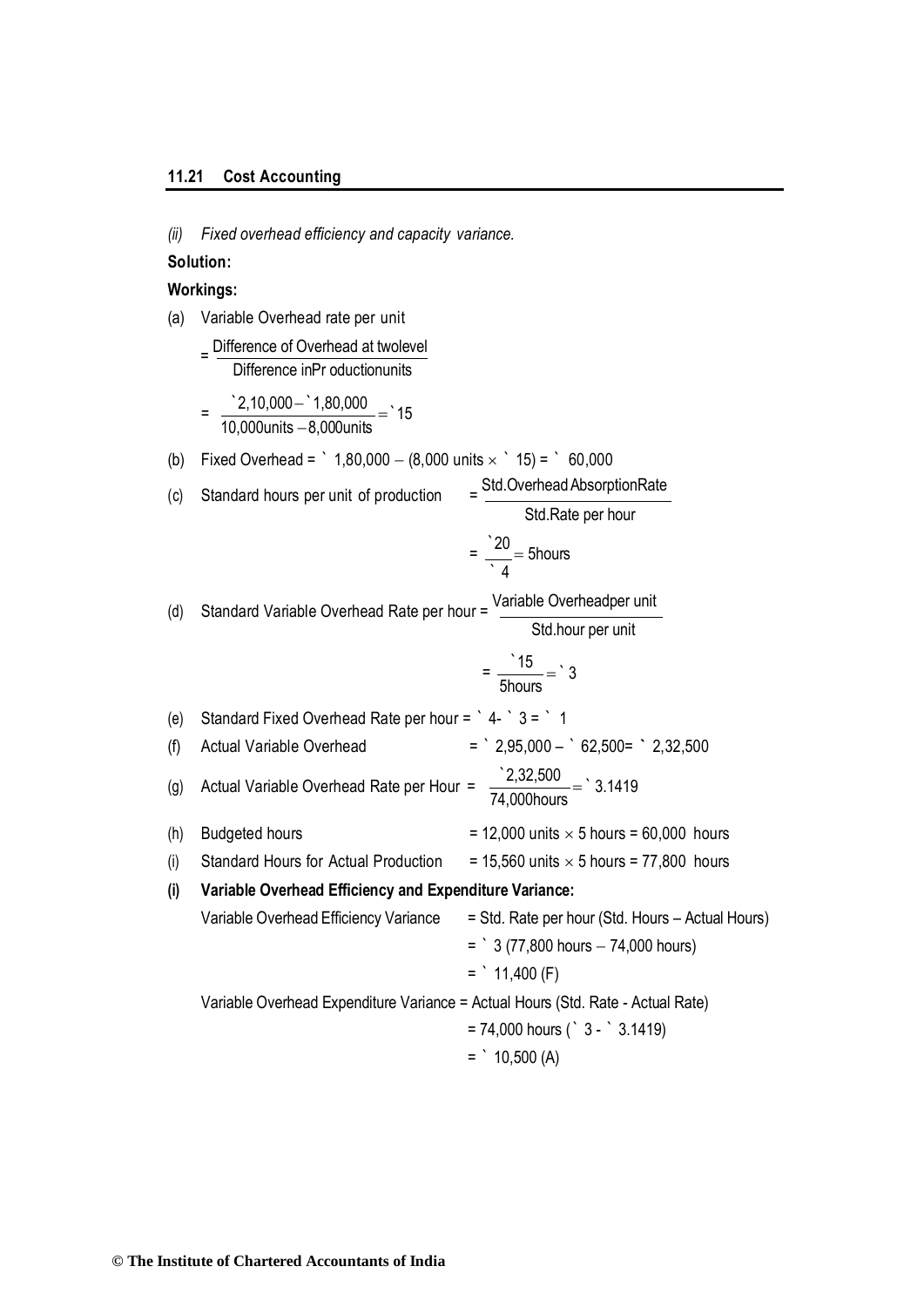#### **(ii) Fixed Overhead Efficiency and Capacity Variance:**

| <b>Fixed Overhead Efficiency Variance</b> | = Std. Rate per Hour (Std. Hours-Actual Hours)          |
|-------------------------------------------|---------------------------------------------------------|
|                                           | $=$ 1(77,800 hours -74,000 hours) = $\degree$ 3,800 (F) |
| <b>Fixed Overheads Capacity Variance</b>  | = Std. Rate per Hour (Actual Hours -Budgeted Hours)     |
|                                           | $=$ 1(74,000 hours $-60,000$ hours)                     |
|                                           | $=$ 74,000 $-$ 60,000 = 14,000 (F)                      |

#### **Question 9**

*The standard labour employment and the actual labour engaged in a 40 hours week for a job are as under:*

|                            |                      | <b>Standard</b>                        | Actual               |                                         |  |
|----------------------------|----------------------|----------------------------------------|----------------------|-----------------------------------------|--|
| <b>Category of Workers</b> | No.<br>οf<br>workers | <b>Wage Rate per</b><br>hour $(\cdot)$ | No.<br>οf<br>workers | Wage<br>Rate<br>per hour $\binom{1}{k}$ |  |
| <b>Skilled</b>             | 65                   | 45                                     | 50                   | 50                                      |  |
| Semi-skilled               | 20                   | 30                                     | 30                   | 35                                      |  |
| Unskilled                  | 15                   | 15                                     | 20                   | 10                                      |  |

*Standard output: 2,000 units; Actual output: 1,800 units* 

*Abnormal Idle time 2 hours in the week*

#### *Calculate:*

- *(i) Labour Cost Variance*
- *(ii) Labour Efficiency Variance*
- *(iii) Labour Idle Time Variance.*

#### **Solution:**

#### **Working Note:**

#### **Table Showing Standard & Actual Cost**

| Worker           | <b>Standard</b><br><b>Hours</b>                                                | <b>Standard</b><br>Rate per<br>Hour | <b>Standard</b><br><b>Cost for</b><br><b>Actual Output</b> | <b>Actual Hours</b><br>Paid                | Actual<br>Rate per<br>hour | <b>Actual Cost</b> | <b>Idle time</b>                                | <b>Actual hours</b><br>worked |
|------------------|--------------------------------------------------------------------------------|-------------------------------------|------------------------------------------------------------|--------------------------------------------|----------------------------|--------------------|-------------------------------------------------|-------------------------------|
|                  | (a)                                                                            | (b)                                 | $(c) = (a \times b)$                                       | (d)                                        | (e)                        | $(f) = (d) x(e)$   | (g)                                             | $(h)=(d)-(g)$                 |
| Skilled          | 2,340 hrs.<br>$[(65$ Workers x<br>40 hrs.)/ 2,000<br>units)] $x1,800$<br>units | 45                                  | 1,05,300                                                   | 2.000 hrs.<br>(50 Workers)<br>$x$ 40 hrs.) | 50                         | 1,00,000           | 100 hrs.<br>(50<br>Workers x hrs.)<br>$2$ hrs.) | 1,900 hrs.<br>(2,000 hrs.-100 |
| Semi-<br>skilled | 720 hrs.<br>[(20 Workers x                                                     | $\degree$ 30                        | $^{\degree}21.600$                                         | 1,200 hrs.<br>(30 Workers                  | 35                         | 42.000             | 60 hrs.<br>(30)                                 | 1,140 hrs.<br>(1,200 hrs.-60  |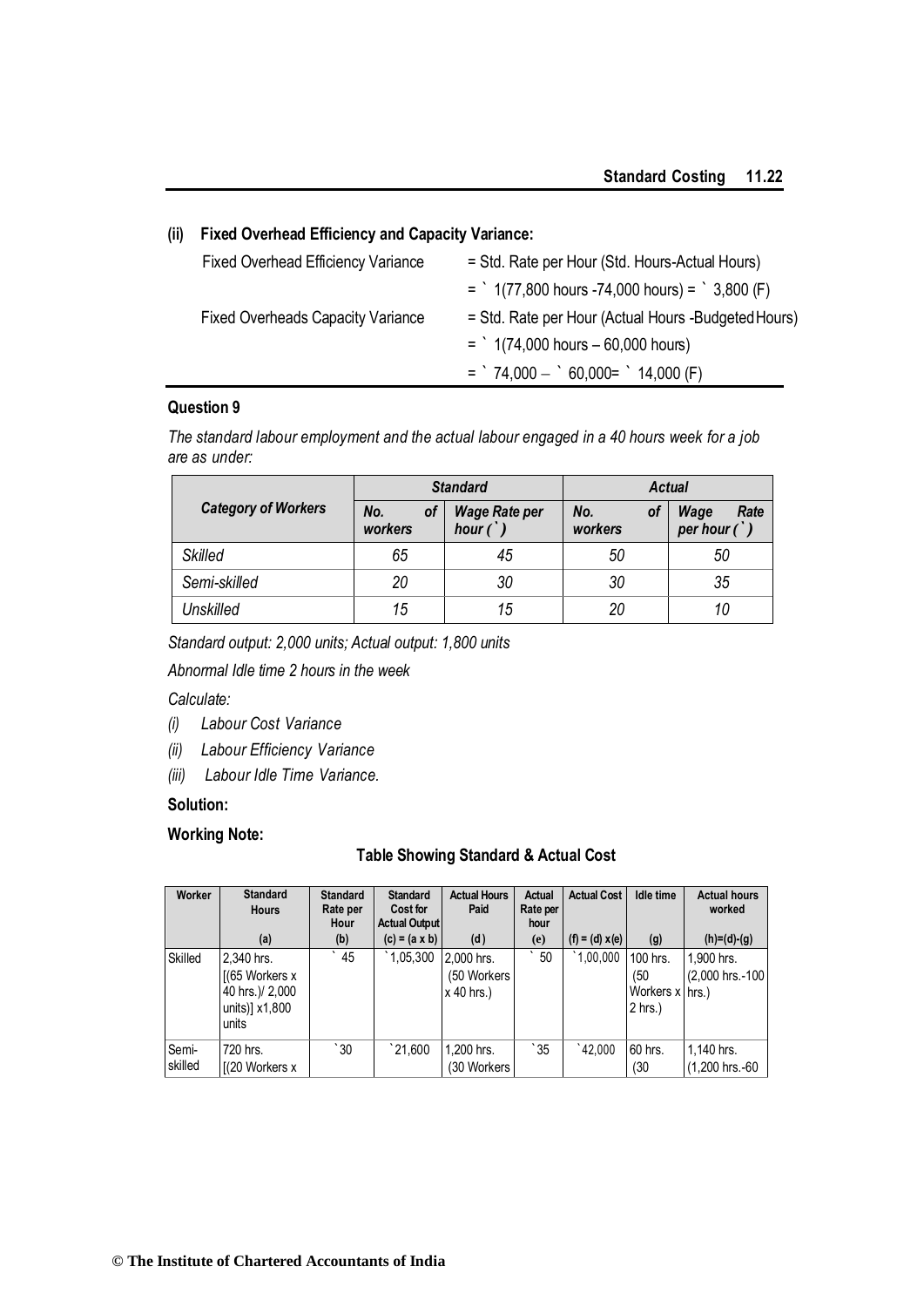#### **11.23 Cost Accounting**

|           | 40 hrs.)/ 2,000<br>units)] $x1,800$<br>units                                 |              |          | $x$ 40 hrs.)                           |              |                   | Workers x hrs.)<br>$2$ hrs.)                    |                           |
|-----------|------------------------------------------------------------------------------|--------------|----------|----------------------------------------|--------------|-------------------|-------------------------------------------------|---------------------------|
| Unskilled | 540 hrs.<br>$[(15$ Workers x<br>40 hrs.)/ 2,000<br>units)] $x1,800$<br>units | $^{\circ}15$ | 3.100    | 800 hrs.<br>(20 Workers)<br>x 40 hrs.) | $\degree$ 10 | $000.8^{\degree}$ | 40 hrs.<br>(20)<br>Workers x hrs.)<br>$2$ hrs.) | 760 hrs.<br>(800 hrs.-40) |
| Total     | 3,600 hrs.                                                                   |              | 1,35,000 | 4.000 hrs.                             |              | 1,50,000          | 200 hrs.                                        | 3.800 hrs.                |

#### **Calculation of Variances**

| (i)   | Labour Cost Variance       | = Standard Cost for actual output - Actual cost      |
|-------|----------------------------|------------------------------------------------------|
|       | Skilled worker             | $=$ 1,05,300 - 1,00,000                              |
|       |                            | $=$ 5,300 (F)                                        |
|       | Semi-skilled worker        | $=$ $21,600 - 42,000$                                |
|       |                            | $=$ 20,400 (A)                                       |
|       | <b>Unskilled Worker</b>    | $=$ $8,100 - 8,000$                                  |
|       |                            | $=$ 100 (F)                                          |
|       | Total                      | $=$ `5,300 (F) + `20,400 (A) + `100 (F)              |
|       |                            | $=$ 15,000 (A)                                       |
| (ii)  | Labour Efficiency Variance | = Std. Rate x (Standard hours - Actual hours worked) |
|       | Skilled worker             | $=$ $45 \times (2,340$ hrs. - 1,900 hrs.)            |
|       |                            | $=$ 19,800 (F)                                       |
|       | Semi-skilled worker        | $=$ $30 \times (720$ hrs. $-1,140$ hrs.)             |
|       |                            | $=$ 12,600 (A)                                       |
|       | <b>Unskilled Worker</b>    | $=$ 15 x (540 hrs. - 760 hrs.)                       |
|       |                            | $=$ $3,300(A)$                                       |
|       | Total                      | $=$ 19,800 (F) + 12,600 (A) + 3,300 (A)              |
|       |                            | $=$ 3,900 (F)                                        |
| (iii) | Labour Idle Time Variance  | = Std. Rate x Idle Time (Hrs.)                       |
|       | Skilled worker             | $=$ $45 \times 100$ hrs.                             |
|       |                            | $=$ $4,500(A)$                                       |
|       | Semi-skilled worker        | $=$ 30 x 60 hrs.                                     |
|       |                            | $=$ 1,800 (A)                                        |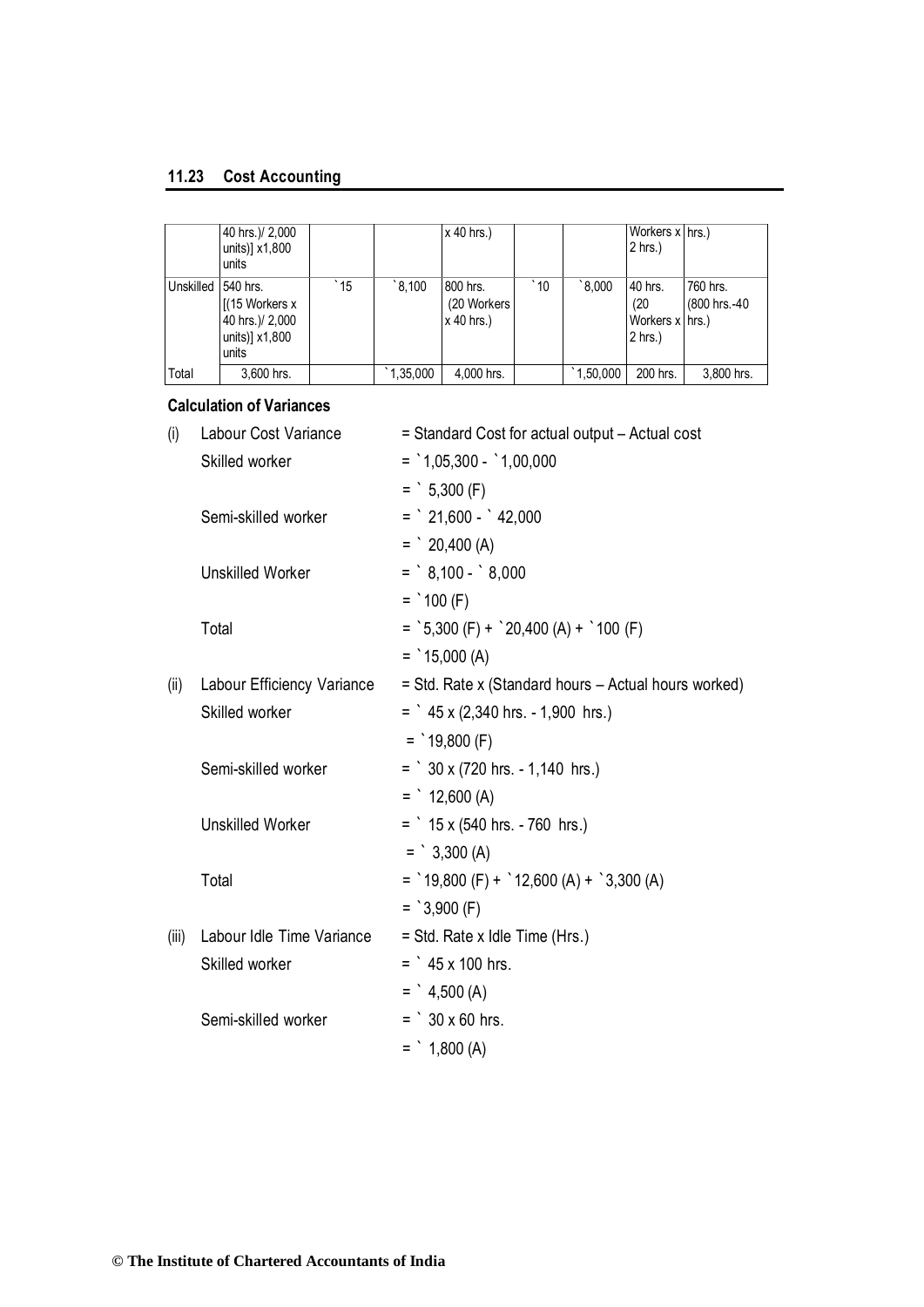| Unskilled worker | $=$ 15 x 40 hrs. = $\degree$ 600 (A)   |
|------------------|----------------------------------------|
| Total            | $=$ $4,500(A) +$ $1,800(A) +$ $600(A)$ |
|                  | $=$ 6,900 (A)                          |

*Following are the details of the product Phomex for the month of April 2013:* 

| Standard quantity of material required per unit | 5 kg               |
|-------------------------------------------------|--------------------|
| Actual output                                   | 1000 units         |
| Actual cost of materials used                   | $\degree$ 7.14.000 |
| Material price variance                         | 51,000 (Fav)       |

*Actual price per kg of material is found to be less than standard price per kg of material by ` 10.* 

*You are required to calculate:*

*(i) Actual quantity and Actual price of materials used.*

*(ii) Material Usage Variance*

*(iii) Material Cost Variance.*

#### **Solution:**

#### **(i) Actual Quantity and Actual Price of material used**

|      | <b>Material Price Variance</b>                       |     | $=$ Actual Quantity (Std. Price $-$ Actual Price) = $\dot{ }$ 51,000 |
|------|------------------------------------------------------|-----|----------------------------------------------------------------------|
|      | Or, $AQ(SP - AP)$                                    | Ξ   | $\degree$ 51,000                                                     |
|      | Or, 10 AQ                                            | $=$ | $\degree$ 51,000                                                     |
|      | Or, AQ                                               | Ξ   | 5,100 kgs                                                            |
|      | Actual cost of material used is given <i>i.e.</i>    |     |                                                                      |
|      | AQ x AP                                              |     | $\degree$ 7,14,000                                                   |
|      | Or, 5,100 AP                                         | Ξ   | $\degree$ 7,14,000                                                   |
|      | AP                                                   | $=$ | $\degree$ 140                                                        |
|      | $\therefore$ Actual price is less by $\therefore$ 10 |     |                                                                      |
|      | So, Standard Price                                   |     | $=$ 140 + 10 = 150 per kg                                            |
|      | <b>Actual Quantity</b>                               | $=$ | 5,100 kgs                                                            |
|      | <b>Actual Price</b>                                  | Ξ   | $\cdot$ 140/kg                                                       |
| (ii) | <b>Material Usage Variance</b>                       |     |                                                                      |
|      | Std. Price (Std. Quantity – Actual Quantity)         |     |                                                                      |
|      | Or, $SP(SQ - AQ)$                                    |     | $=$ 150 (1,000 units x 5 kg – 5,100 kg)                              |
|      |                                                      |     | $=$ 15,000 (A)                                                       |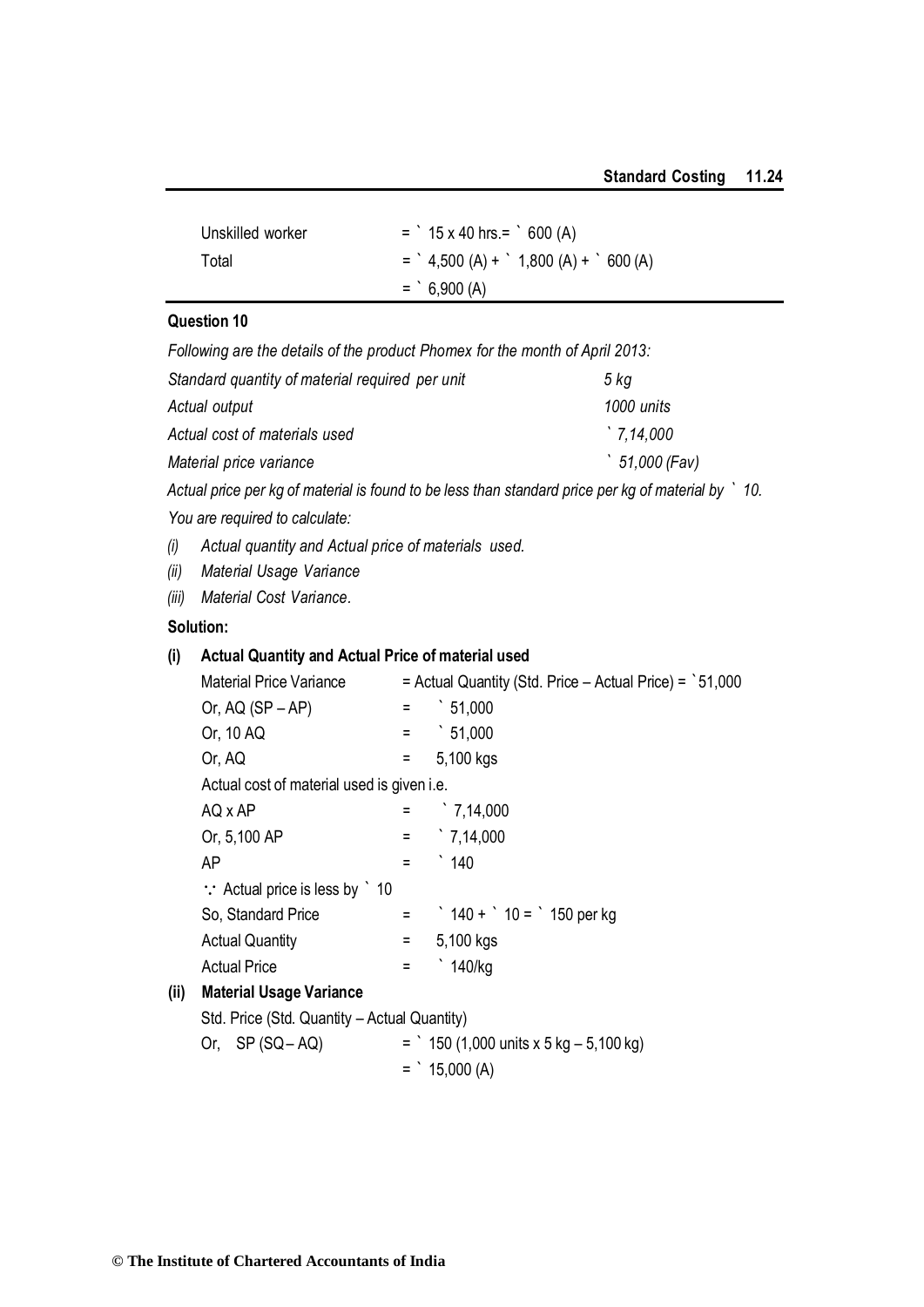| (iii) Material Cost Variance | $=$ Std. Cost – Actual Cost         |
|------------------------------|-------------------------------------|
|                              | $= (SP \times SQ) - (AP \times AQ)$ |
|                              | $=$ 150 x 5,000 $-$ 140 x 5,100     |
|                              | $=$ $7,50,000  7,14,000$            |
|                              | $=$ 36,000 (F)                      |
|                              |                                     |

OR

Material Price Variance + Material Usage Variance

 $\dot{ }$  51,000 (F) +  $\dot{ }$  15,000 (A)=  $\dot{ }$  36,000 (F)

#### **Question 11**

*SP Limited produces a product 'Tempex' which is sold in a 10 Kg. packet. The standard cost card per packet of 'Tempex' are as follows:*

|                                          | $($ ) |
|------------------------------------------|-------|
| Direct materials 10 kg $@$ $'$ 45 per kg | 450   |
| Direct labour 8 hours @ ` 50 per hour    | 400   |
| Variable Overhead 8 hours @ '10 per hour | 80    |
| Fixed Overhead                           | 200   |
|                                          | 1.130 |

*Budgeted output for the third quarter of a year was 10,000 Kg. Actual output is 9,000 Kg. Actual cost for this quarter are as follows :*

| $\left( \begin{array}{c} \cdot \\ \cdot \end{array} \right)$ |
|--------------------------------------------------------------|
| 4.09.400                                                     |
| 3.64.000                                                     |
| 72,500                                                       |
| 1.92,000                                                     |
|                                                              |

*You are required to calculate :*

*(i) Material Usage Variance*

*(ii) Material Price Variance*

*(iii) Material Cost Variance*

*(iv) Labour Efficiency Variance*

*(v) Labour Rate Variance*

*(vi) Labour Cost Variance*

*(vii) Variable Overhead Cost Variance*

*(viii) Fixed Overhead Cost Variance.*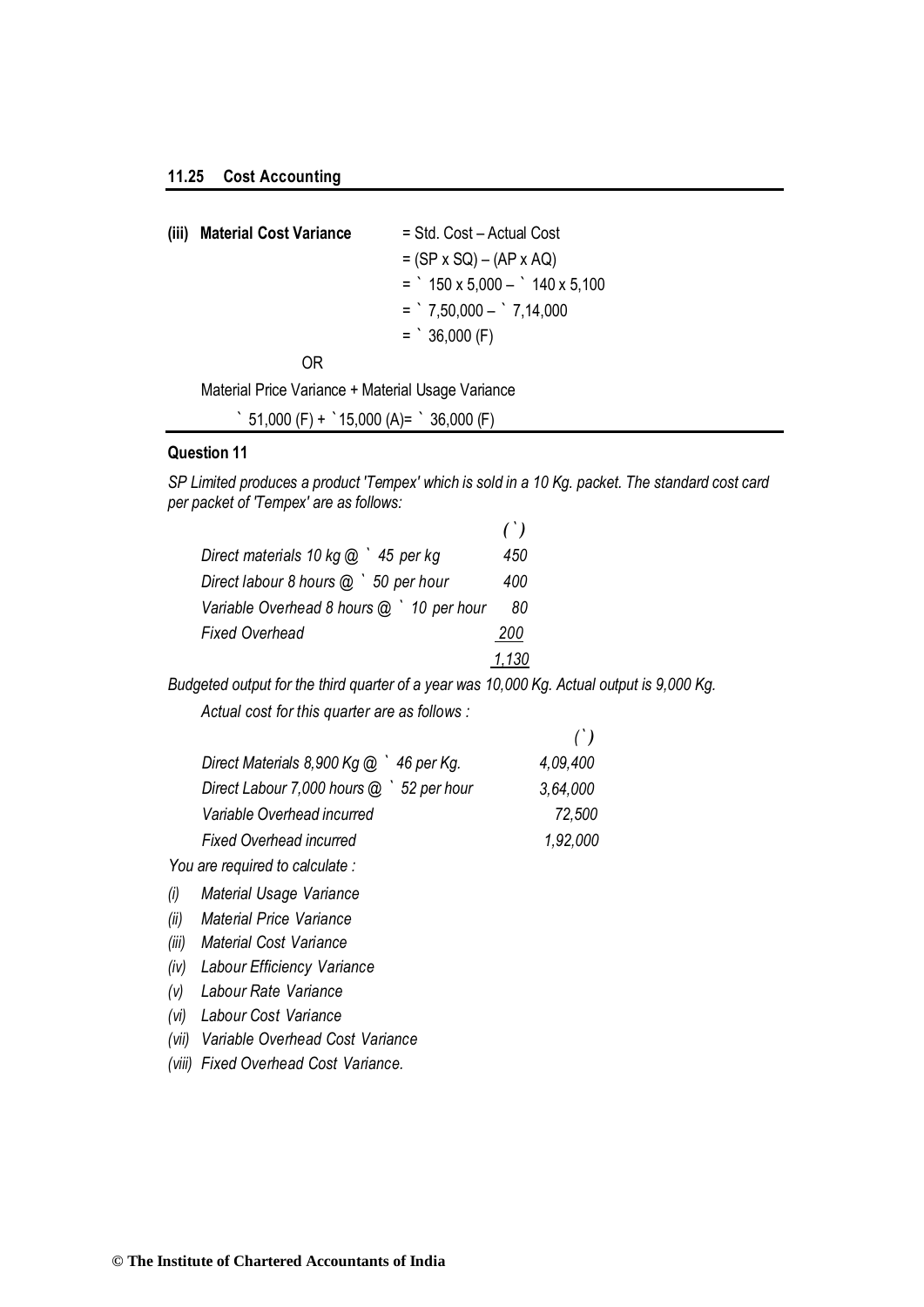| Solution: |  |
|-----------|--|
|           |  |

| (i)   | <b>Material Usage Variance</b>  | = Std. Price (Std. Quantity - Actual Quantity)<br>$=$ $45(9,000 kg. - 8,900 kg.)$     |
|-------|---------------------------------|---------------------------------------------------------------------------------------|
|       |                                 | $=$ $4,500$ (Favourable)                                                              |
| (ii)  | <b>Material Price Variance</b>  | = Actual Quantity (Std. Price - Actual Price)                                         |
|       |                                 | $= 8,900$ kg. ( $\dot{ }$ 45 – $\dot{ }$ 46) = $\dot{ }$ 8,900 (Adverse)              |
| (iii) | Material Cost Variance          | = Std. Material Cost - Actual Material Cost                                           |
|       |                                 | $= (SQ \times SP) - (AQ \times AP)$                                                   |
|       |                                 | $= (9,000 \text{ kg.} \times 45) - (8,900 \text{ kg.} \times 46)$                     |
|       |                                 | $=$ $4,05,000  4,09,400$                                                              |
|       |                                 | $=$ `4,400 (Adverse)                                                                  |
|       | (iv) Labour Efficiency Variance | = Std. Rate (Std. Hours - Actual Hours)                                               |
|       |                                 | = $\frac{9,000}{40}$ ×8hours – 7,000 hrs.)                                            |
|       |                                 | $=$ 50 (7,200 hrs. $-$ 7,000 hrs.)                                                    |
|       |                                 | $=$ 10,000 (Favourable)                                                               |
| (v)   | Labour Rate Variance            | = Actual Hours (Std. Rate - Actual Rate)                                              |
|       |                                 | $= 7,000$ hrs. ( $50 - 52$ )                                                          |
|       |                                 | $=$ 14,000 (Adverse)                                                                  |
| (vi)  | Labour Cost Variance            | = Std. Labour Cost - Actual Labour Cost                                               |
|       |                                 | $= (SH \times SR) - (AH \times AR)$                                                   |
|       |                                 | $= (7,200$ hrs. $\times$ $\degree$ 50) – (7,000 hrs. $\times$ $\degree$ 52)           |
|       |                                 | $=$ 3,60,000 - 3,64,000                                                               |
|       |                                 | $=$ `4,000 (Adverse)                                                                  |
|       | (vii) Variable Cost Variance    | = Std. Variable Cost - Actual Variable Cost                                           |
|       |                                 | $= (7,200$ hrs. $\times$ $\degree$ 10) $ \degree$ 72,500                              |
|       |                                 | $=$ 500 (Adverse)                                                                     |
|       |                                 | (viii) Fixed Overhead Cost Variance = Absorbed Fixed Overhead - Actual Fixed Overhead |
|       |                                 | $=\frac{200}{4} \times 9,000 \text{kgs.} - 1,92,000$<br>10 kgs.                       |
|       |                                 | = $\degree$ 1,80,000 - $\degree$ 1,92,000 = $\degree$ 12,000 (Adverse)                |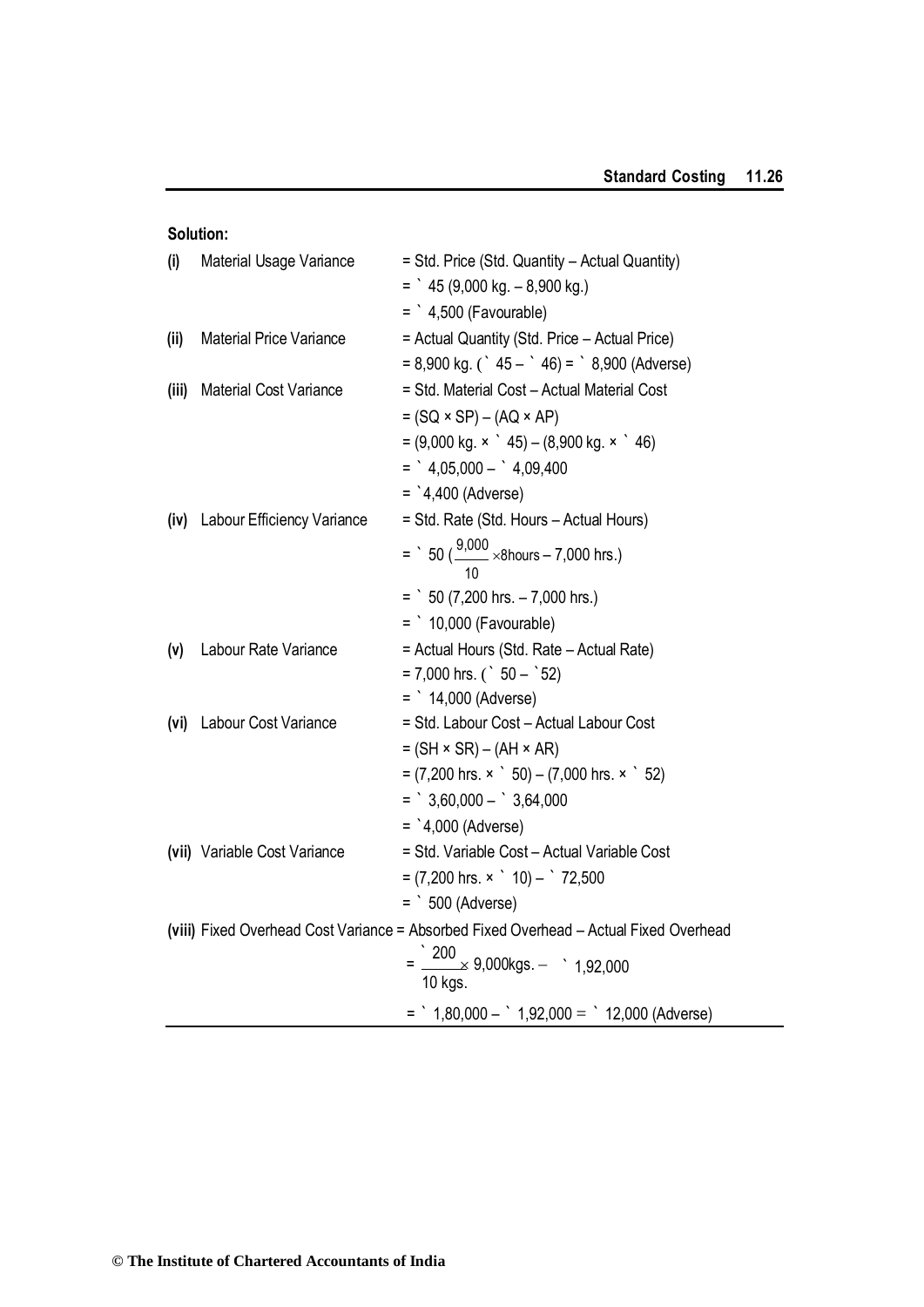#### **11.27 Cost Accounting**

#### **Question 12**

*XYZ Co. Ltd. provides the following information:*

|                       | <b>Standard</b> | <b>Actual</b> |
|-----------------------|-----------------|---------------|
| Production            | 4,000 Units     | 3,800 Units   |
| <b>Working Days</b>   | 20              | 21            |
| <b>Fixed Overhead</b> | 40,000          | 39,000        |
| Variable Overhead     | 12,000          | 12,000        |

*You are required to calculate following overhead variances:*

- *(a) Variable Overhead Variance*
- *(b) Fixed Overhead Variances*
	- *(i) Expenditure Variance*
	- *(ii) Volume Variance*

#### **Solution:**

#### **Workings:**

|            | Standard Variable Overhead rate per unit =    | $12,000 = 3$<br>4,000units                                                          |
|------------|-----------------------------------------------|-------------------------------------------------------------------------------------|
|            | Standard Fixed Overhead rate per unit =       | $\frac{1}{100}$ = 10<br>4,000units                                                  |
| (a)        |                                               | Variable Overhead Variance = Recovered Variable Overhead - Actual Variable overhead |
|            |                                               | $= 3,800$ units $\times$ $3 - 12,000$                                               |
|            |                                               | $=$ 11,400 - 12,000 = 600 (Adverse)                                                 |
| (b)<br>(i) | <b>Fixed Overhead Expenditure Variance</b>    | = Budgeted Overhead - Actual Overhead                                               |
|            |                                               | $=$ $40,000 -$ 39,000                                                               |
|            |                                               | $=$ 1,000 (Favourable)                                                              |
|            | <b>Fixed Overhead Volume Variance</b><br>(ii) | = Recovered Overhead - Budgeted Overhead                                            |
|            |                                               | $=$ 3,800 units $\times$ 10 - 10,000                                                |
|            |                                               | $=$ 38,000 $-$ 40,000                                                               |
|            |                                               | $=$ 2,000 (Adverse)                                                                 |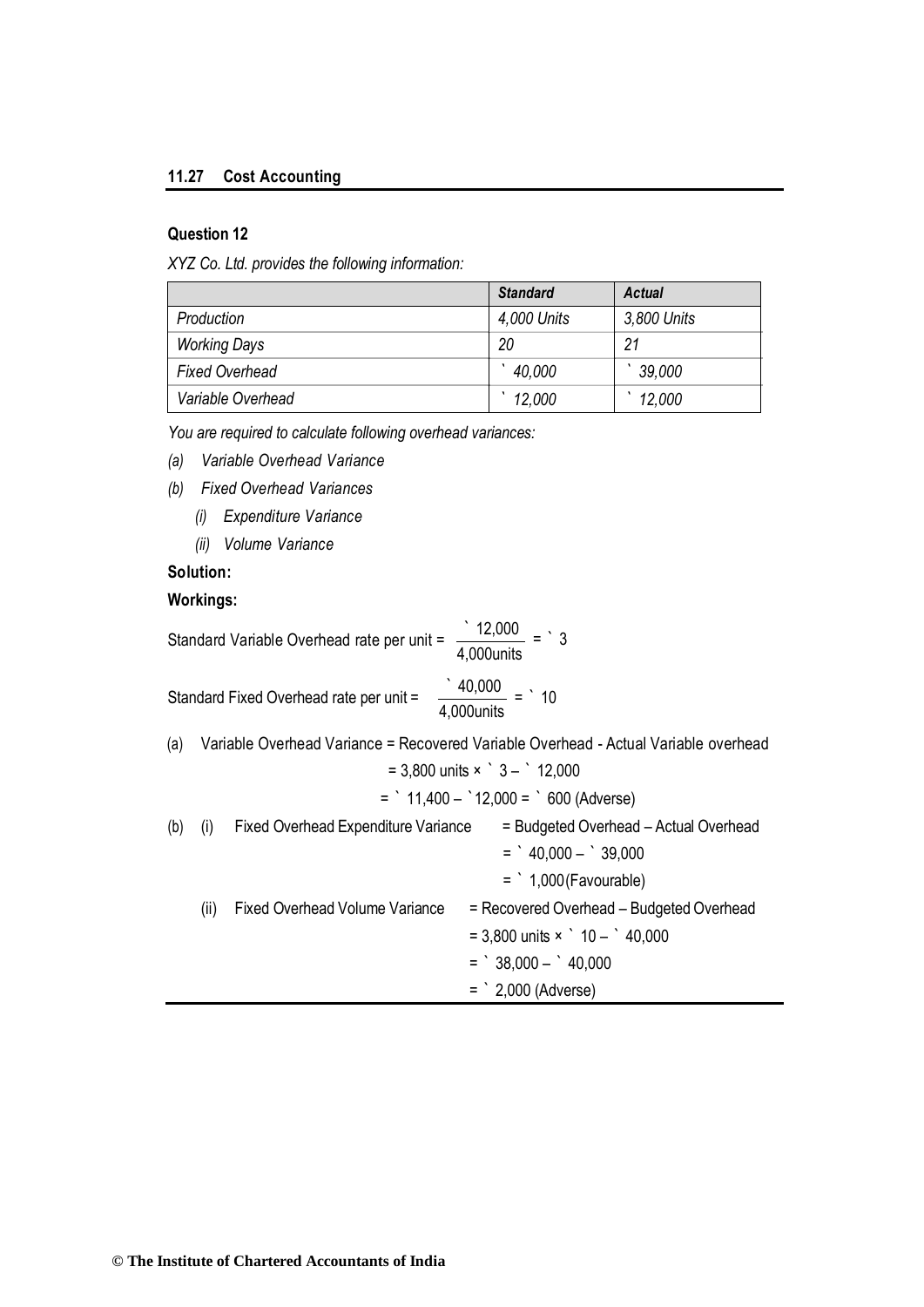*Jigyasa Pharmaceuticals Ltd. is engaged in producing dietary supplement 'Funkids' for growing children. It produces 'Funkids' in a batch of 10 kgs. Standard material inputs required for 10 kgs. of 'Funkids' are as below:*

| <b>Material</b> | <b>Quantity (in kgs.)</b> | Rate per kg. (in |
|-----------------|---------------------------|------------------|
| Vita-X          |                           | 110              |
| Proto-D         |                           | 320              |
| Mine-l          |                           | 460.             |

*During the month of March, 2014, actual production was 5,000 kgs. of 'Funkids' for which the actual quantities of material used for a batch and the prices paid thereof are as under:*

| <b>Material</b> | <b>Quantity (in kgs.)</b> | Rate per kg. (in |
|-----------------|---------------------------|------------------|
| Vita-X          |                           | 115              |
| Proto-D         | 2.5                       |                  |
| Mine-L          |                           |                  |

*You are required to calculate the following variances based on the above given information for the month of March, 2014 for Jigyasa Pharmaceuticals Ltd.:*

- *(i) Material Cost Variance;*
- *(ii) Material Price Variance;*
- *(iii) Material Usage Variance;*
- *(iv) Material Mix Variance;*
- *(v) Material Yield Variance.*

#### **Solution:**

| <b>Material</b> | $SQ^* \times SP$                  | AQ** × SP                         | AQ** x AP                         | RSQ*** × SP                       |  |
|-----------------|-----------------------------------|-----------------------------------|-----------------------------------|-----------------------------------|--|
| Vita-X          | $^{\degree}$ 2,75,000             | $\degree$ 3,30,000                | $\degree$ 3,45,000                | $\degree$ 2,62,460                |  |
|                 | $(2,500 \text{ kg. x} \cdot 110)$ | $(3,000 \text{ kg. x} \cdot 110)$ | $(3,000 \text{ kg. x} \cdot 115)$ | $(2,386 \text{ kg. x} \cdot 110)$ |  |
| Proto-D         | 4,80,000                          | $^{\circ}$ 4,00,000               | $\hat{4}$ , 12,500                | $\degree$ 4,58,240                |  |
|                 | $(1,500 \text{ kg. x} \cdot 320)$ | $(1,250 \text{ kg. x} \cdot 320)$ | $(1,250 \text{ kg. x} \cdot 330)$ | $(1,432 \text{ kg. x} \cdot 320)$ |  |
| Mine-L          | 6,90,000                          | $^{\circ}$ 4,60,000               | $\degree$ 4,05,000                | 6,58,720                          |  |
|                 | $(1,500 \text{ kg. x} \cdot 460)$ | $(1,000 \text{ kg. x} \cdot 460)$ | $(1,000 \text{ kg. x} \cdot 405)$ | $(1,432 \text{ kg. x} \cdot 460)$ |  |
| Total           | $\degree$ 14,45,000               | 11,90,000                         | $\degree$ 11,62,500               | $\degree$ 13,79,420               |  |

\* *Standard Quantity of materials for actual output :*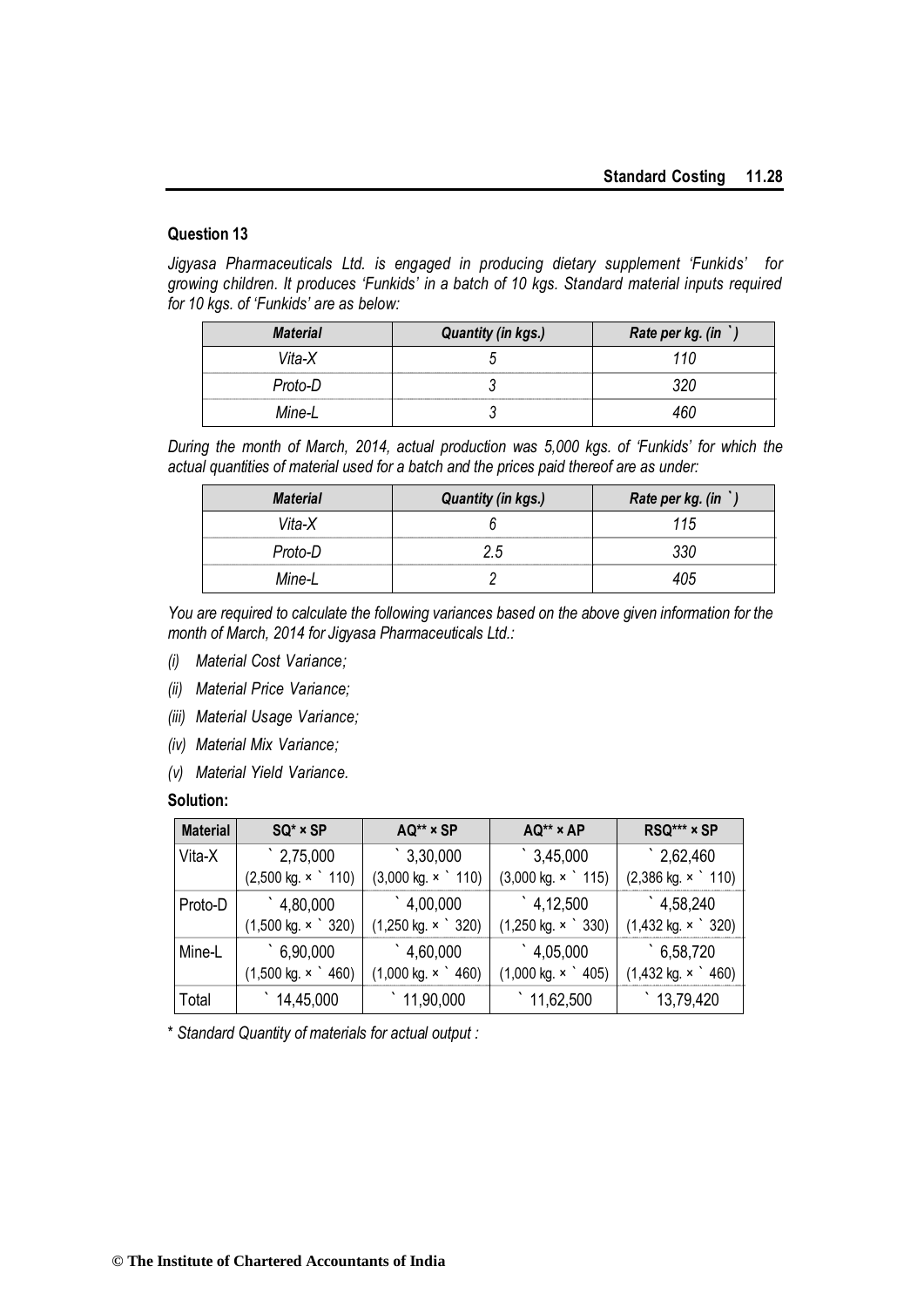#### **11.29 Cost Accounting**

| Vita-X  | $=$ $\frac{5 \text{kgs.}}{10 \text{kgs}} \times 5,000 \text{kgs.} = 2,500 \text{kgs.}$ |
|---------|----------------------------------------------------------------------------------------|
| Proto-D | $=\frac{3 \text{kgs}}{10 \text{kgs}} \times 5,000 \text{kgs.} = 1,500 \text{kgs.}$     |
| Mine-L  | $\frac{3 \text{kgs}}{10 \text{kgs}}$ × 5,000kgs. = 1,500kgs.                           |

\*\* *Actual Quantity of Material used for actual output:*

| Vita-X  | $\frac{6 \text{kgs}}{100 \text{kg}}$ x 5,000kgs. = 3,000kgs.<br>10kgs                     |
|---------|-------------------------------------------------------------------------------------------|
| Proto-D | $=\frac{2.5 \text{kgs}}{4} \times 5,000 \text{kgs}$ . = 1,250kgs.<br>10 <sub>kgs</sub>    |
| Mine-L  | $\frac{2 \text{kgs}}{100 \text{kg}} \times 5,000 \text{kgs} = 1,000 \text{kgs}.$<br>10kgs |

\*\*\**Revised Standard Quantity (RSQ):*

| Vita-X  | $\frac{\text{GKys.}}{11 \text{ kgs}}$ 5,250kgs. = 2,386kgs.               |
|---------|---------------------------------------------------------------------------|
| Proto-D | $=\frac{0.00055}{11 \text{kg}} \times 5,250 \text{kg}$ s. = 1,432kgs.     |
| Mine-l  | $=\frac{3 \text{kg}}{11 \text{kg}} \times 5,250 \text{kg}$ s. = 1,432kgs. |

**(i) Material Cost Variance** = (Std. Qty. × Std. Price) – (Actual Qty. × Actual Price)

|      | Or                             | $= (SQ \times SP) - (AQ \times AP)$           |                            |  |
|------|--------------------------------|-----------------------------------------------|----------------------------|--|
|      | Vita-X                         | $=$ 2,75,000 - 3,45,000                       | $=$ 70,000<br>(A)          |  |
|      | Proto-D                        | $=$ $4,80,000  4,12,500$                      | $=$ 67,500<br>(F)          |  |
|      | Mine-L                         | $=$ 6.90.000 - 4.05.000                       | $=$ 2,85,000<br>(F)        |  |
|      |                                |                                               | $^{\circ}$ 2,82,500<br>(F) |  |
| (ii) | <b>Material Price Variance</b> | = Actual Quantity (Std. Price - Actual Price) |                            |  |
|      |                                | $= (AQ \times SP) - (AQ \times AP)$           |                            |  |
|      | Vita-X                         | $=$ $3,30,000 - 3,45,000$                     | $=$ 15,000<br>(A)          |  |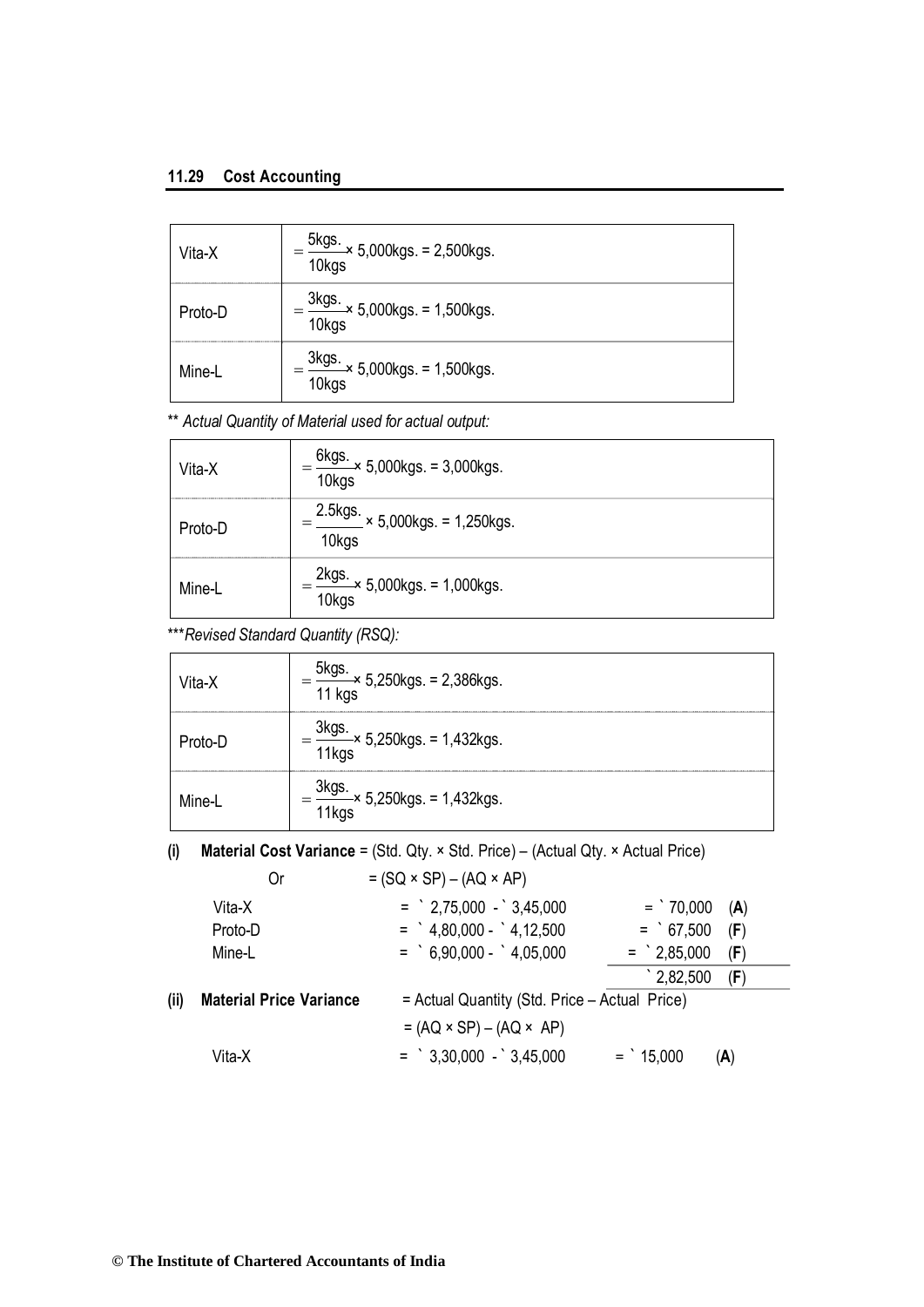|       | Proto-D<br>Mine-L              | $=$ $4,00,000 - 4,12,500$<br>$=$ $4,60,000  4,05,000$ | $=$ 12,500<br>(A)<br>$\degree$ 55,000<br>(F) |
|-------|--------------------------------|-------------------------------------------------------|----------------------------------------------|
|       |                                |                                                       | $\degree$ 27,500<br>(F)                      |
| (iii) | <b>Material Usage Variance</b> | = Std. Price (Std. Qty. - Actual Qty.)                |                                              |
|       | 0r                             | $= (SQ \times SP) - (AQ \times SP)$                   |                                              |
|       | Vita-X                         | $=$ $2,75,000  3,30,000$                              | $=$ 55,000<br>(A)                            |
|       | Proto-D                        | $=$ $4,80,000  4,00,000$                              | $=$ 80,000<br>(F)                            |
|       | Mine-L                         | $=$ 6,90,000 - 4,60,000                               | $=$ 2,30,000<br>(F)                          |
|       |                                |                                                       | $\degree$ 2,55,000<br>(F)                    |
| (iv)  | <b>Material Mix Variance</b>   | = Std. Price (Revised Std. Qty. - Actual Qty.)        |                                              |
|       | 0r                             | $= (RSQ \times SP) - (AQ \times SP)$                  |                                              |
|       | Vita-X                         | $=$ 2,62,460 - 3,30,000                               | $=$ 67,540<br>(A)                            |
|       | Proto-D                        | $=$ $4,58,240  4,00,000$                              | $=$ 58,240<br>(F)                            |
|       | Mine-L                         | $=$ 6,58,720 - 4,60,000                               | $=$ 1,98,720<br>(F)                          |
|       |                                |                                                       | $\frac{1}{2}$ 1,89,420<br>(F)                |
| (v)   | <b>Material Yield Variance</b> | = Std. Price (Std. Qty. - Revised Std. Qty.)          |                                              |
|       | Or                             | $= (SQ \times SP) - (RSQ \times SP)$                  |                                              |
|       | Vita-X                         | $=$ 2,75,000 - 2,62,460                               | $=$ 12,540<br>(F)                            |
|       | Proto-D                        | $=$ $4,80,000  4,58,240$                              | $=$ 21,760<br>(F)                            |
|       | Mine-L                         | $=$ 6,90,000 - 6,58,720                               | $=$ 31,280<br>(F)                            |
|       |                                |                                                       | $=$ 65,580<br>(F)                            |
|       |                                |                                                       |                                              |

*ABC Ltd. had prepared the following estimation for the month of April:*

|                  | <b>Quantity</b> | Rate(') | Amount $($ $)$ |
|------------------|-----------------|---------|----------------|
| Material-A       | 800 kg.         | 45.00   | 36,000         |
| Material-B       | 600 kg.         | 30.00   | 18,000         |
| Skilled labour   | 1,000 hours     | 37.50   | 37,500         |
| Unskilled labour | 800 hours       | 22 NO   | 17,600         |

*Normal loss was expected to be 10% of total input materials and an idle labour time of 5% of expected labour hours was also estimated.*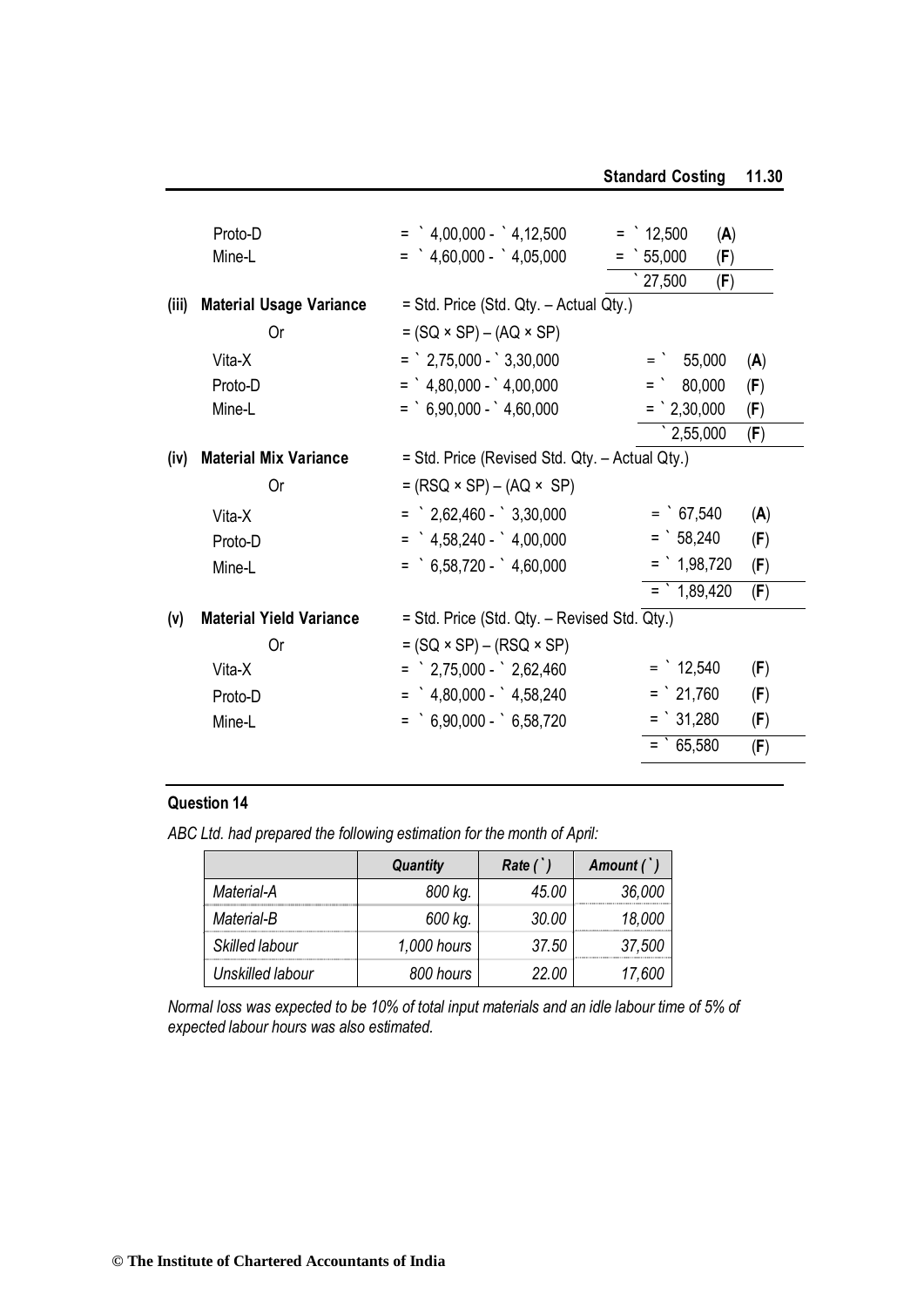#### **11.31 Cost Accounting**

*At the end of the month the following information has been collected from the cost accounting department:*

*The company has produced 1,480 kg. finished product by using the followings:*

|                  | <b>Quantity</b> | Rate(') | Amount $($ $)$ |  |
|------------------|-----------------|---------|----------------|--|
| Material-A       | 900 kg.         | 43 OO   | 38,700         |  |
| Material-B       | 650 kg.         | 32.50   | 21,125         |  |
| Skilled labour   | 1,200 hours     | 35.50   | 42.600         |  |
| Unskilled labour | 860 hours       | 23.00   |                |  |

*You are required to calculate:*

- *(a) Material Cost Variance;*
- *(b) Material Price Variance;*
- *(c) Material Mix Variance;*
- *(d) Material Yield Variance;*
- *(e) Labour Cost Variance;*
- *(f) Labour Efficiency Variance and*
- *(g) Labour Yield Variance.*

#### **Solution:**

#### **Material Variances:**

| <b>Material</b> | SQ       | <b>SP</b> | $SQ \times SP$ | <b>RSQ</b> | $RSQ \times SP$ | AQ      | $AQ \times SP$ | AP    | $AQ \times AP$ |
|-----------------|----------|-----------|----------------|------------|-----------------|---------|----------------|-------|----------------|
|                 | $(WN-1)$ |           |                | $(WN-2)$   |                 |         |                |       |                |
| A               | 940 kg.  | 45.00     | 42.300         | 886 kg.    | 39.870          | 900 kg. | 40.500         | 43.00 | 38.700         |
| B               | 705 kg.  | 30.00     | 21,150         | 664 kg.    | 19.920          | 650 kg. | 19.500         | 32.50 | 21,125         |
|                 | 1645 kg  |           | 63,450         | 1550 kg    | 59,790          | 1550 kg | 60,000         |       | 59,825         |

#### **WN-1: Standard Quantity (SQ):**

| Material A- | 800kg. $\times$ 1,480kg. = 939.68 or 940 kg.                                                                               |
|-------------|----------------------------------------------------------------------------------------------------------------------------|
| Material B- | $\begin{bmatrix} 600 \text{kg} & \times 1,480 \text{kg} \\ 0.9 \times 1,400 \text{kg} & \end{bmatrix}$ = 704.76 or 705 kg. |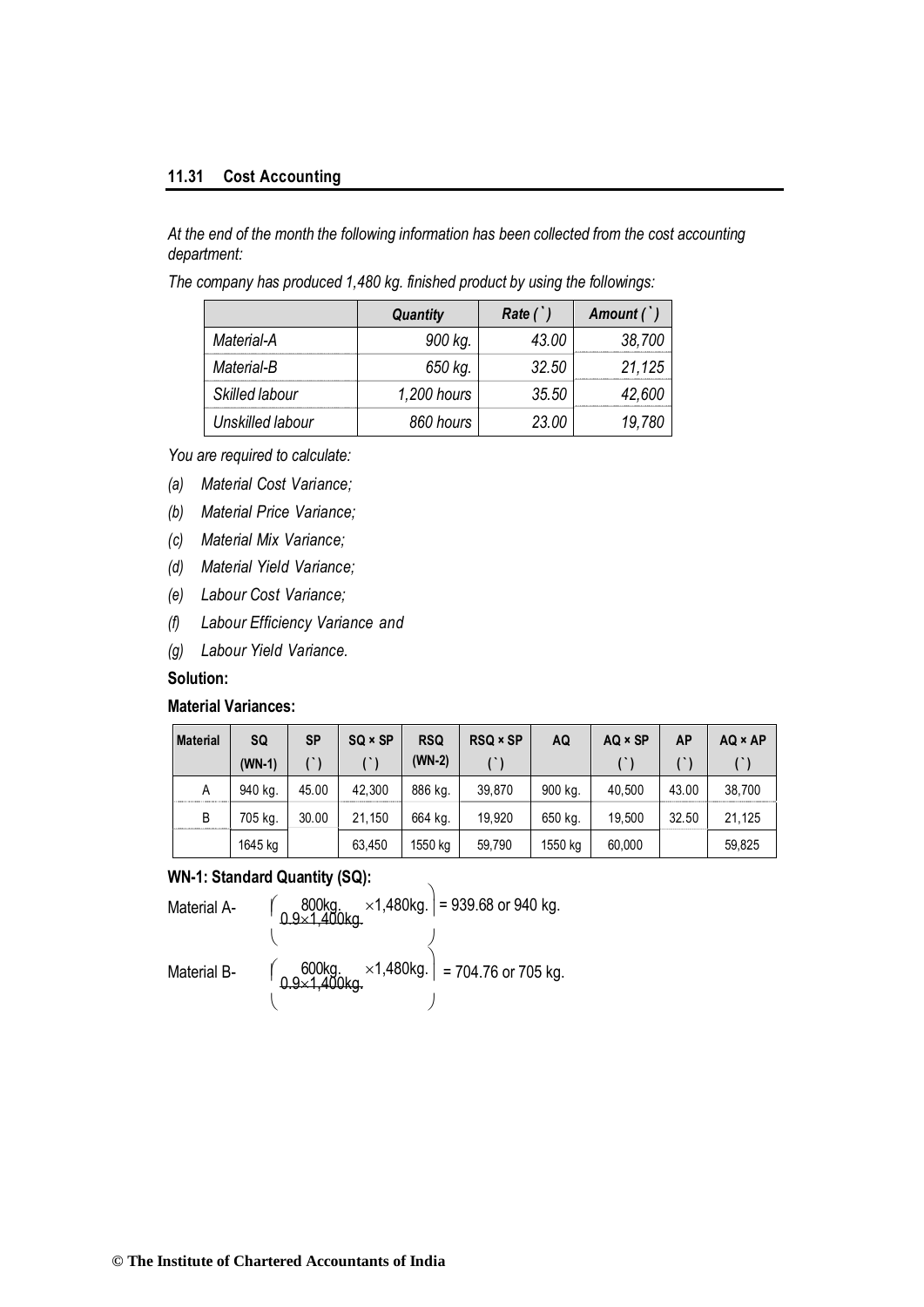### **WN- 2: Revised Standard Quantity (RSQ):**

| Material A- |  | 800kg. $\times$ 1,550kg.<br>1,400kg. | = 885.71 or 886 kg.                      |               |  |  |  |
|-------------|--|--------------------------------------|------------------------------------------|---------------|--|--|--|
| Material B- |  | 600kg. $\times$ 1,550kg.             | $= 664.28$ or 664 kg.                    |               |  |  |  |
| (a)         |  | Material Cost Variance (A + B)       | $= \{(SQ \times SP) - (AQ \times AP)\}$  |               |  |  |  |
|             |  |                                      | $= {63,450 - 59,825}$ = 3,625 (F)        |               |  |  |  |
| (b)         |  | Material Price Variance $(A + B)$    | $= \{(AQ \times SP) - (AQ \times AP)$    |               |  |  |  |
|             |  |                                      | $=$ {60,000 - 59,825} = 175 (F)          |               |  |  |  |
| (c)         |  | Material Mix Variance (A + B)        | $= \{(RSQ \times SP) - (AQ \times SP)\}$ |               |  |  |  |
|             |  |                                      | $=$ {59,790 - 60,000} = 210 (A)          |               |  |  |  |
| (d)         |  | Material Yield Variance $(A + B)$    | $= \{(SQ \times SP) - (RSQ \times SP)\}$ |               |  |  |  |
|             |  |                                      | $=$ {63,450 $-$ 59,790}                  | $= 3,660$ (F) |  |  |  |

#### **Labour Variances:**

| Labour    | <b>SH</b> | <b>SR</b> | SH × SR | <b>RSH</b> | <b>RSH × SR</b> | AH    | AH × SR | <b>AR</b> | AH × AR |
|-----------|-----------|-----------|---------|------------|-----------------|-------|---------|-----------|---------|
|           | $(WN-3)$  |           |         | (WN-4)     |                 |       |         |           |         |
| Skilled   | 1.116 hrs | 37.50     | 41.850  | 1144       | 42.900          | 1.200 | 45.000  | 35.50     | 42.600  |
| Unskilled | 893 hrs   | 22.00     | 19.646  | 916        | 20.152          | 860   | 18.920  | 23.00     | 19.780  |
|           | 2.009 hrs |           | 61.496  | 2,060      | 63,052          | 2.060 | 63,920  |           | 62,380  |

#### **WN- 3: Standard Hours (SH):**

Skilled labour-  $\left( \begin{array}{l} 0.95 \times 1,000$ hr.  $\times$ 1,480kg. $\end{array} \right)$  =1,115.87 or 1,116 hrs.  $\begin{pmatrix} 1 & 1 & 1 \\ 1 & 1 & 1 \end{pmatrix}$ Unskilled labour-  $\binom{10.95 \times 800$ hr.<br>10.90×1,400kg!,480kg.<sup>1</sup> = 892.69 or 893 hrs.  $($ 

#### **WN- 4: Revised Standard Hours (RSH):**

Skilled labour-  $(1,000$ hr.<br>Skilled labour-  $(1,800$ hr.  $\times 2,060$ hr.  $\vert = 1,144.44$  or 1,144 hrs.  $($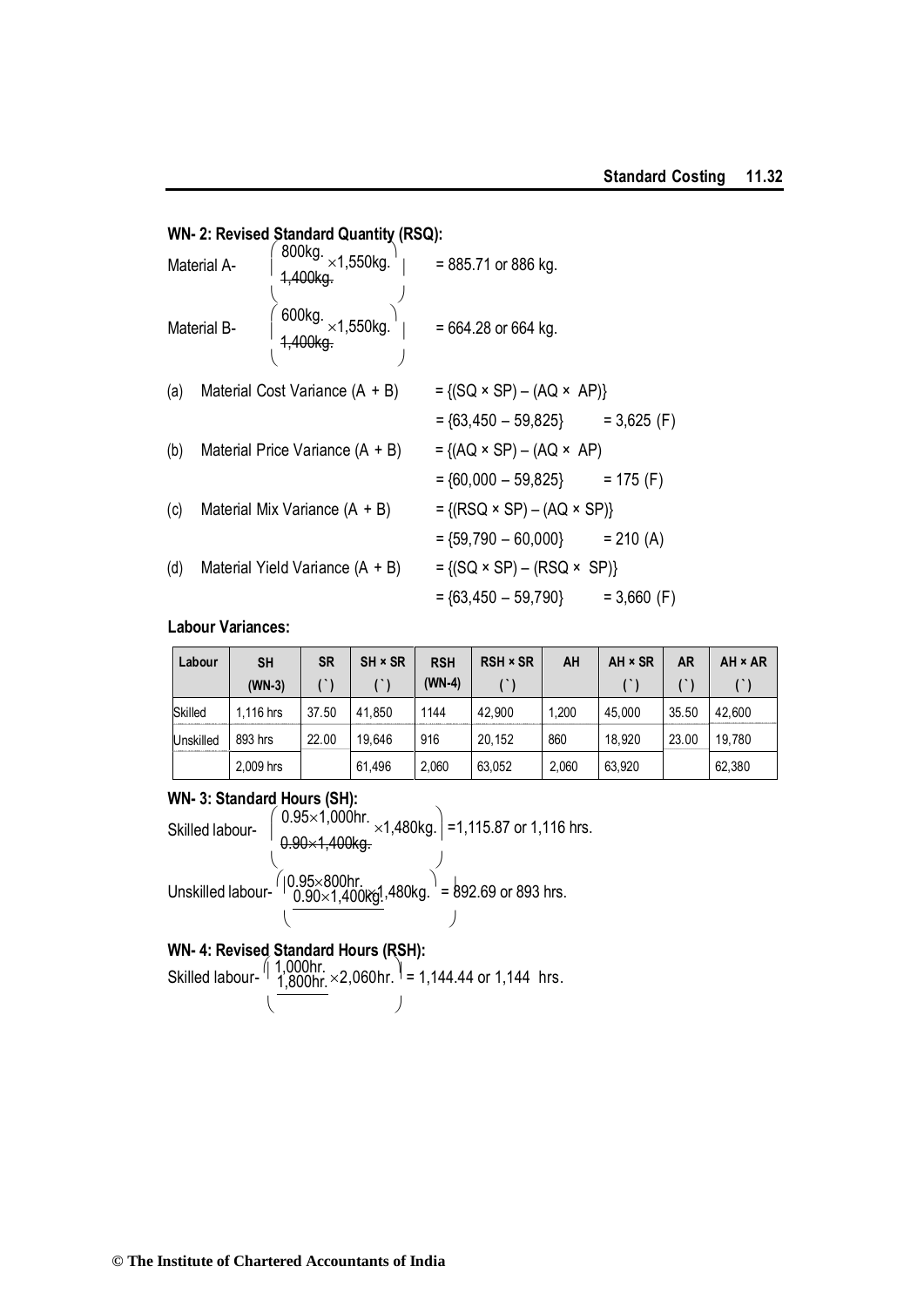#### **11.33 Cost Accounting**

|     | Unskilled labour- $\begin{pmatrix} 800 \text{hr.} \\ 1,800 \text{hr.} \end{pmatrix}$ | = 915.56 or 916 hrs.                       |
|-----|--------------------------------------------------------------------------------------|--------------------------------------------|
| (e) | Labour Cost Variance (Skilled + Unskilled)                                           | $= \{ (SH \times SR) - (AH \times AR) \}$  |
|     |                                                                                      | $=$ {61,496 - 62,380} = 884 (A)            |
| (f) | Labour Efficiency Variance (Skilled + Unskilled)                                     | $= \{(SH \times SR) - (AH \times SR)\}$    |
|     |                                                                                      | $=$ {61,496 - 63,920} = 2,424 (A)          |
| (g) | Labour Yield Variance (Skilled + Unskilled)                                          | $= \{ (SH \times SR) - (RSH \times SR) \}$ |
|     |                                                                                      | $=$ {61,496 - 63,052} = 1,556 (A)          |

#### **Question 15**

| The following information has been provided by a company: |                                            |              |  |  |
|-----------------------------------------------------------|--------------------------------------------|--------------|--|--|
| Number of units produced and sold                         |                                            | 6,000        |  |  |
| Standard labour rate per hour                             |                                            | 8            |  |  |
| Standard hours required for 6,000 units                   |                                            |              |  |  |
| Actual hours required                                     |                                            | 17,094 hours |  |  |
| Labour efficiency                                         |                                            | 105.3%       |  |  |
| Labour rate variance                                      |                                            | 68,376 (A)   |  |  |
| You are required to calculate:                            |                                            |              |  |  |
| Actual labour rate per hour<br>(i)                        |                                            |              |  |  |
| Standard hours required for 6,000 units<br>(ii)           |                                            |              |  |  |
| Labour Efficiency variance<br>(iii)                       |                                            |              |  |  |
| Standard labour cost per unit<br>(iv)                     |                                            |              |  |  |
| Actual labour cost per unit.<br>(v)                       |                                            |              |  |  |
| Solution:                                                 |                                            |              |  |  |
| SR - Standard labour Rate per Hour                        |                                            |              |  |  |
| AR - Actual labour rate per hour                          |                                            |              |  |  |
| <b>SH</b> - Standard Hours                                |                                            |              |  |  |
| AH - Actual hours                                         |                                            |              |  |  |
| Labour rate Variance<br>(i)                               | $= AH(SR - AR)$                            |              |  |  |
|                                                           | $= 17,094 (8 - AR) = 68,376 (A) = -68,476$ |              |  |  |
|                                                           | $= 8 - AR = -4$                            |              |  |  |